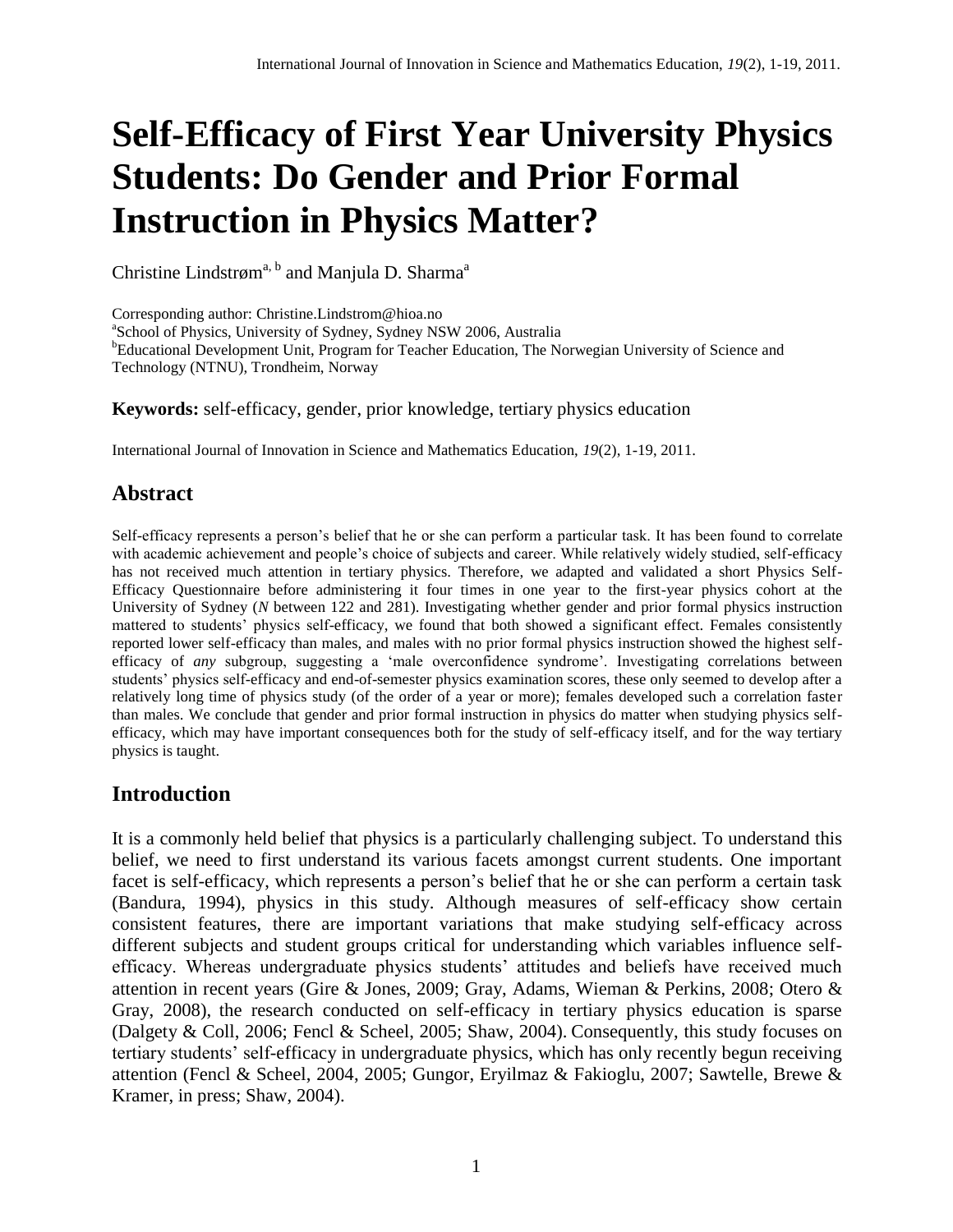This research had three overall purposes. First, to develop a questionnaire to measure students' *physics* self-efficacy in tertiary education. Second, to investigate differences in self-efficacy for males and females, both with and without prior formal senior high school physics instruction, in their first year of university physics studies at different times of the year. Third, to carry out a study of first year students' physics self-efficacy and academic achievement across one academic year.

# **Background**

Self-efficacy is defined as 'people's beliefs about their capabilities to produce designated levels of performance that exercise influence over events that affect their lives' [\(Bandura, 1994, p. 71\)](#page-16-0). It has consistently been found to be a good predictor of academic achievement, study strategies, and persistence in the face of difficulty [\(Cavallo, Rozman & Potter, 2004;](#page-16-7) [Pajares, 2002\)](#page-17-3), and of choice of academic major and career [\(Hackett, 1995\)](#page-16-8).

There are different levels of self-efficacy ranging from global life skills ('When I make plans, I am certain I can make them work'), through general academic self-efficacy, domain specific selfefficacy (e.g., a specific university course), down to task-specific self-efficacy (e.g., personal belief in ability to perform uncertainty calculations within a physics course) [\(Choi, 2005;](#page-16-9) [Lent,](#page-17-4)  [Brown & Gore, 1997\)](#page-17-4). Of importance is that the correlation between a self-efficacy measure and the achievement measure is greatest when the two measures are matched in their level of specificity [\(Choi, 2005;](#page-16-9) [Lent et al., 1997\)](#page-17-4).

#### **Self-efficacy and academic tasks**

Self-efficacy is a dynamic construct that can be influenced and changed by feedback. Bandura [\(1997\)](#page-16-10) identifies four sources of self-efficacy: 1) mastery experience, 2) vicarious experience, 3) verbal (or social) persuasion, and 4) physiological and affective states. Mastery experiences refer to situations in which students master a task, which in turn influences their belief in their capability to achieve their potential [\(Cervone, 2000;](#page-16-11) [McInerney & McInerney, 2002;](#page-17-5) [Palmer,](#page-17-6)  [2006\)](#page-17-6). In physics those tasks could be solving problems, leading to solving more challenging problems, or understanding new concepts or how concepts are linked. Vicarious experiences refer to judgement of personal capabilities through observation of others. In particular, when one observes a peer of similar ability mastering a task, this reinforces the belief that one can also perform the same task. Verbal or social persuasions refer to messages from significant others (such as family, teachers, and peers) [\(Zeldin, Britner & Pajares, 2008\)](#page-18-0). When positive appraisal based on actual performance is provided, emphasizing that the student is making progress [\(McInerney & McInerney, 2002;](#page-17-5) [Palmer, 2006\)](#page-17-6), it can boost their self-belief in personal achievement potential. The final source of self-efficacy is physiological and affective states such as stress and irrational devaluating personal convictions. The way these four sources of selfefficacy combine to produce an overall self-efficacy belief varies between individuals as well as between different domains [\(Bandura, 1997\)](#page-16-10).

In subjects with which students are familiar, firm beliefs about performance capabilities are developed, and students show fairly stable self-efficacy [\(Cervone & Palmer, 1990\)](#page-16-12). A certain internal resistance to change is necessary to avoid being greatly affected by temporary anomalies in performance, but there is a fine line between a healthy and unhealthy resistance. It has been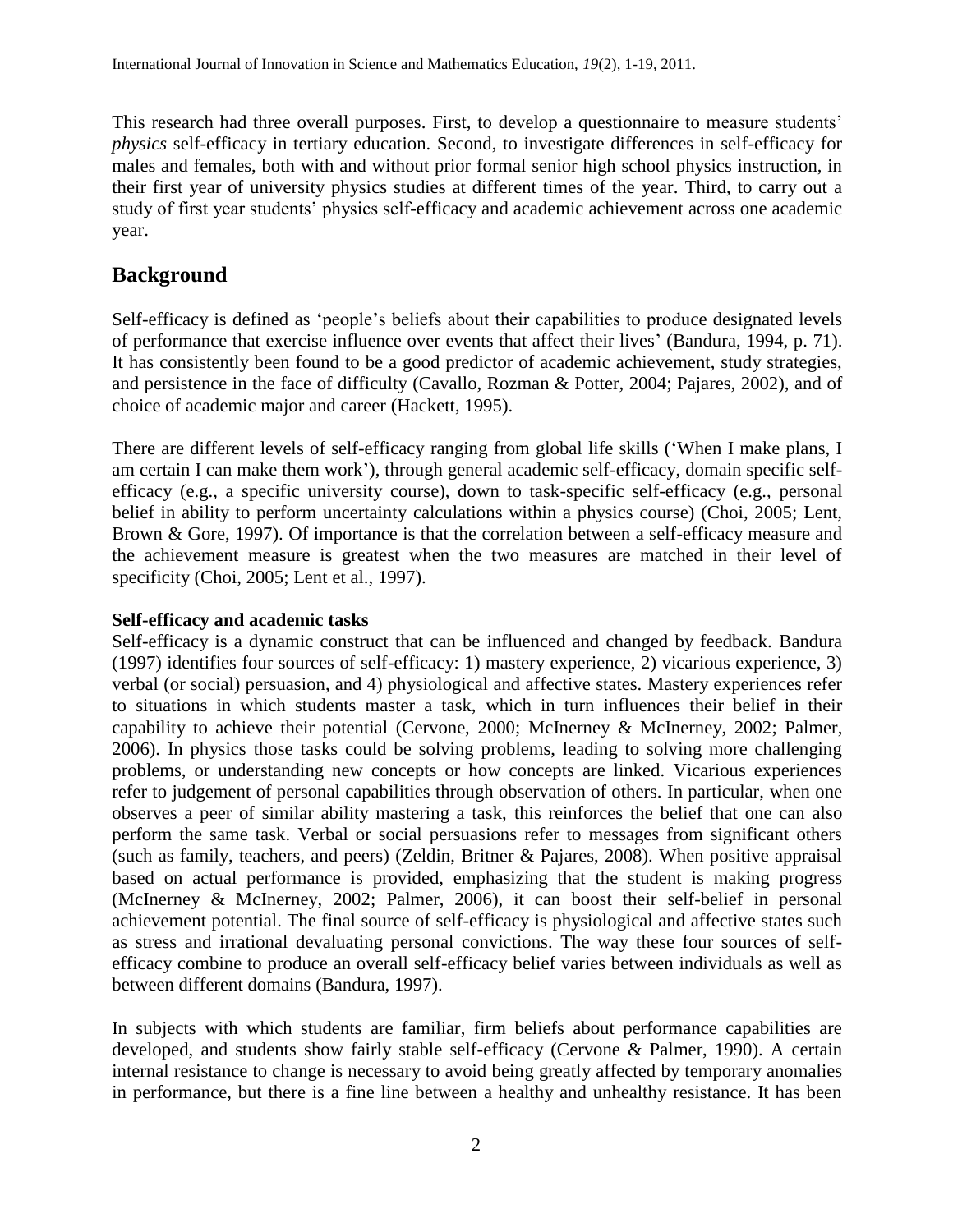found that it is not uncommon for students to keep an unrealistic self-efficacy in the face of repeated counter-evidence [\(Cantor & Kilhstrom, 1987\)](#page-16-13). In such cases of poor performances the correlation between self-efficacy and performance is reduced. Furthermore, students who do not respond to feedback increase their risk of failure.

Unlike students who are familiar with the subject, novices are not expected to have formed stable self-efficacy beliefs related to that subject. Their belief in their potential to achieve *should* be tentative only and easily changed in response to feedback [\(Cervone & Palmer, 1990\)](#page-16-12). However, evidence exists that initial self-efficacy can be surprisingly resistant to change, even in the face of clear counter-evidence [\(Lepper, Ross & Lau, 1986\)](#page-17-7). Cervone and Palmer [\(1990\)](#page-16-12) showed that people require several rounds of feedback before a stable and well-calibrated self-efficacy is established. These findings were in agreement with Tversky and Kahneman's [\(1974\)](#page-17-8) description of the 'anchoring and adjustment' strategy where, upon receiving feedback, people adjust their self-efficacy to yield a final value that is *biased in the direction* of the original self-efficacy (anchor), rather than adjusted *to* the performance value.

Measures of self-efficacy depend on when they are made. One construct related to temporal variations in an individual's self-efficacy is 'test anxiety' about assessments such as assignments, quizzes, group presentations and the final examination. By far students get most anxious over higher stake tests, such as end of semester examinations [\(Zoller & Ben-Chaim, 1989\)](#page-18-1). In a large meta-analysis of 562 studies, Hembree [\(1988\)](#page-16-14) concluded that test anxiety is inversely related to self-efficacy, a finding more recently confirmed by Ruthig, Perry, Hall and Hladkyj [\(2004\)](#page-17-9). In addition, in another meta-analysis of 151 studies, Hembree [\(1990\)](#page-16-15) found that with respect to causality, it is test anxiety that causes poor performance rather than previous poor performance causing test anxiety. Short and long time scale changes are also evident in test anxiety [\(Hembree,](#page-16-14)  [1988\)](#page-16-14). Spielberger, Gorsuch, Lushene, Vagg, and Jacobs [\(1983\)](#page-17-10) found that students studying to become science teachers experienced a decrease in overall test anxiety from their first to second year at university, but still had increased levels of test anxiety before tests.

# **Self-efficacy and gender**

Generally females report lower academic science self-efficacy than males [\(Pajares, 2002\)](#page-17-3), including in physics [\(Cavallo et al., 2004\)](#page-16-7). This difference emerges in middle to late primary school [\(Andre, Whigham, Hendrickson & Chambers, 1999;](#page-16-16) [Pajares, 2002\)](#page-17-3), but there is no consensus in the literature on what causes such gender differences [\(Dalgety & Coll, 2006\)](#page-16-3). Some studies have found that many gender differences in self-efficacy disappear when previous academic achievement is controlled for [\(Pajares, 2002\)](#page-17-3). However, Cervone and Palmer [\(1990\)](#page-16-12) observed that in the absence of prior knowledge, males still reported a statistically significantly higher self-efficacy than females. As experience was gained, this difference declined but was not eliminated by the end of the study. An interesting point to note is that Arch [\(1987\)](#page-16-17) found that females tended to devalue their performance and in general were more self-critical.

Although Bandura [\(1997\)](#page-16-10) does not attribute a difference between genders with respect to the relative importance of the four sources of self-efficacy, more recent research suggests that such differences exist. In particular, an extended multiple case study by Zeldin and colleagues [\(Zeldin](#page-18-0) [et al., 2008;](#page-18-0) [Zeldin & Pajares, 2000\)](#page-18-2) with cross case comparison interviewing 25 males and females in careers in science, technology, engineering, or mathematics uncovered some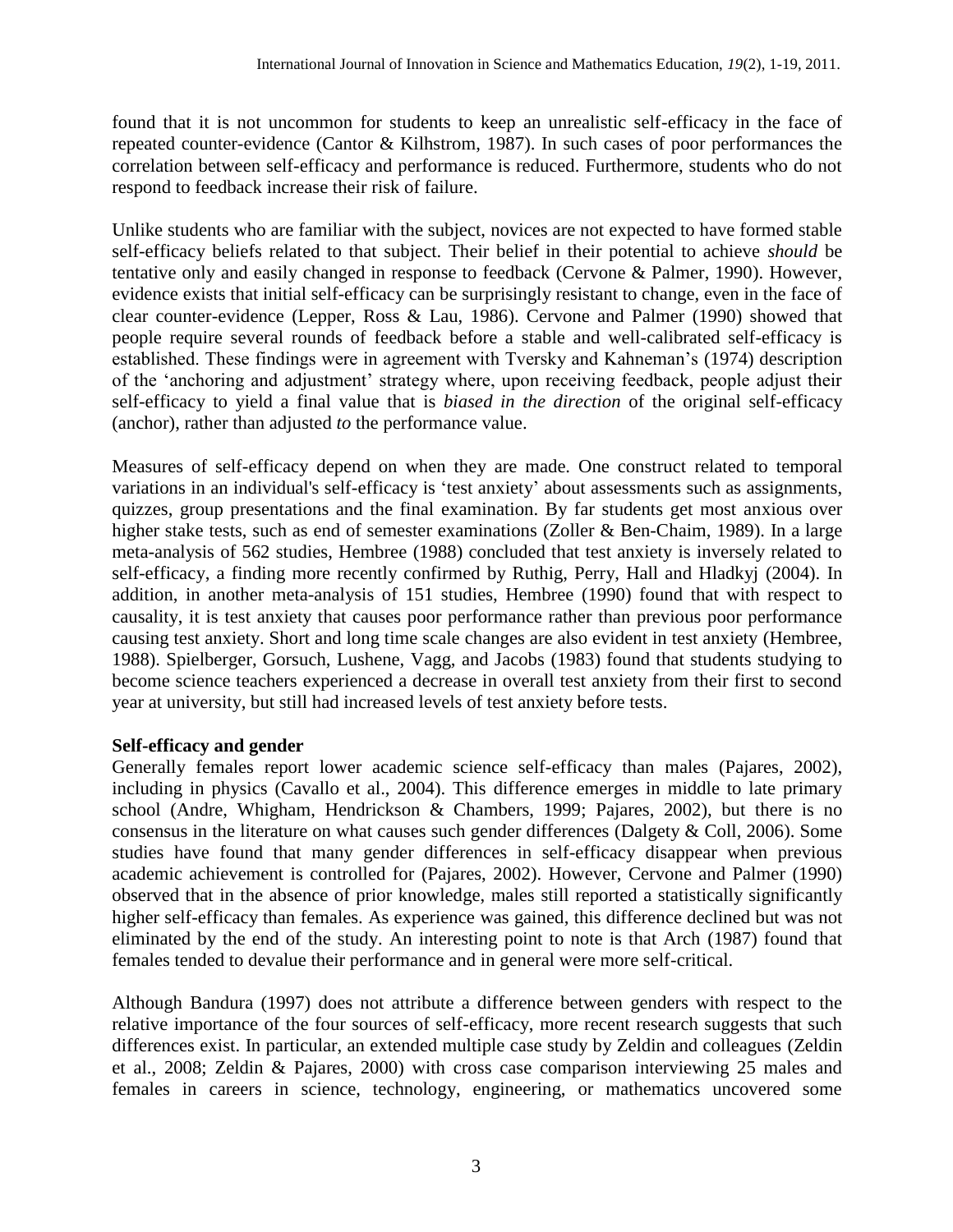interesting gender differences. Their key findings were that mastery experiences emerged as the most significant source of self-efficacy for males, whereas vicarious experiences and verbal and social persuasion had been the most important sources for women.

Another indicator of gender difference is suggested to occur in students' physiological and affective states. Most research related to this factor has been conducted in the area of test anxiety. Females self-report higher test anxiety levels in mathematics and science than males, observed from year 3 of primary school [\(Hembree, 1988\)](#page-16-14). In addition, the 'harder' the subject, the higher the associated test anxiety (i.e., in order of increasing anxiety: biology  $\leq$  physics  $\approx$  chemistry  $\leq$ mathematics) [\(Zoller & Ben-Chaim, 1989\)](#page-18-1). In a meta-analysis of 30 studies Becker [\(1989\)](#page-16-18) found that males consistently outperformed females on academic achievement tests in the 'harder' sciences (biology, general science, and physics), but not in the softer sciences (geology and earth sciences). However, she also found that this effect was on average greater for studies that focussed on gender and science, suggesting experimenter effects or publication bias. It should be emphasised, however, that the gender difference occurs both for test anxiety [\(Hembree, 1988,](#page-16-14) [1990\)](#page-16-15) and for self-efficacy [\(Anderman & Young, 1994;](#page-16-19) [Andre et al., 1999;](#page-16-16) [Cervone & Palmer,](#page-16-12)  [1990\)](#page-16-12) even when there is no difference in academic achievement. When interpreting such data it is useful to be aware of Hembree's [\(1990\)](#page-16-15) meta-analysis of 151 studies in which he found that for high school students (year 7-12) males with high test anxiety were less likely to take more maths courses than females with high test anxiety, thus skewing the gender differences even further.

Pajares [\(2002\)](#page-17-3) discusses the gender difference in terms of males and females operating with different 'metrics' when self-reporting both test anxiety and self-efficacy. Along similar lines Wigfield, Eccles, and Pintrich [\(1996\)](#page-17-11) suggest that males and females have different self-reporting standards. If males and females indeed use different metrics, then analyses of self-efficacy and test anxiety need to consider gender in order to provide meaningful interpretation.

## **Self-efficacy in undergraduate physics**

In terms of work done on self-efficacy in first year university physics, two recent studies are of particular interest. Fencl and Scheel [\(2004,](#page-16-5) [2005\)](#page-16-4) have investigated how different types of teaching environments (both traditional and non-traditional) affect students' self-efficacy. They found that collaborative learning had the greatest impact, but this finding was stronger for majors than non-majors. Self-efficacy was also found to correlate with expected grades [\(Fencl & Scheel,](#page-16-4)  [2005\)](#page-16-4) (*r* = 0.57, *p* < 0.001, *N* = 218), not separating by gender.

Shaw [\(2004\)](#page-17-1) also found gender differences when investigating first year undergraduate students' self-efficacies. She reports on findings separated by gender for three different courses: Concepts of Physics ( $N = 365$ ), a conceptual course assuming little mathematical background; College Physics ( $N = 83$ ), primarily taken by science education and biological science majors, which assumes some familiarity with trigonometry; and University Physics ( $N = 80$ ), which assumes some calculus background and is mostly populated by engineering majors. The self-efficacy questionnaire was administered mid-semester for the concepts of Physics course, at the end of both semesters for the College Physics course, and at the end of second semester for the University Physics course. Only the Concepts of Physics course showed a significant difference between genders, with males having higher self-efficacies than females. In terms of correlations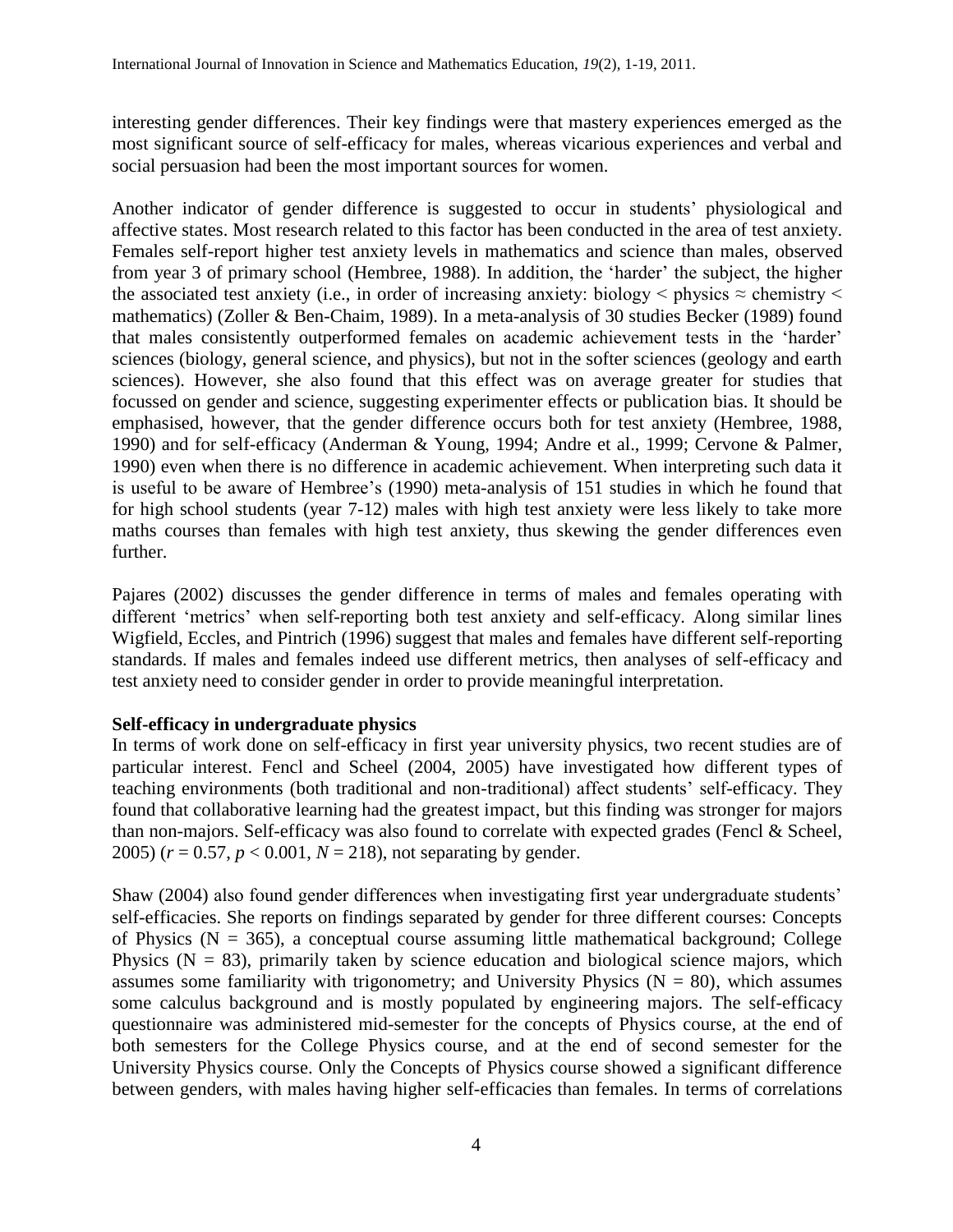between self-efficacy and course grade, in the Concepts of Physics course only weak correlations were found; in College Physics statistically significant correlations were found in both semesters for females, but at no point for males; and in the University Physics course there were no statistically significant correlations.

# **Purpose of the study**

Current literature strongly suggests that self-efficacy instruments provide better measures if they are specifically aligned with the subject of study [\(Choi, 2005;](#page-16-9) [Lent et al., 1997\)](#page-17-4). Further, the length of the instrument is critical for two reasons. First, we consider longer questionnaires that aim to identify several different constructs (or factors). Each construct is a combined measure of several items that all need to exhibit a statistical relationship with the intended construct across different administrations of the questionnaire. If that does not happen, then individual scores (called factor scores) cannot be systematically calculated for each construct for comparison across the different administrations of the questionnaire. That is why it is more complex to develop longer instruments than shorter ones. Dalgety and Coll [\(2006\)](#page-16-3), in their administration of a 17-item chemistry self-efficacy questionnaire to first-year tertiary chemistry students, found that the factor structure varied significantly across three separate administrations of the study, so composite factor scores could not be calculated. Second, the practical length of an in-class questionnaire is constrained by the time allotted to it and by the duration of students' interest. Therefore, if the aim is not to measure different constructs within self-efficacy, a short selfefficacy instrument can be combined with other constructs on one questionnaire. In addition, such a multi-item questionnaire can be used to provide answers to other interesting research questions of which self-efficacy is only one aspect. While we were developing our questionnaire, Gungor, Eryilmaz, and Fakioglu [\(2007\)](#page-16-6) in Turkey were also developing a short practical selfefficacy scale. Their physics self-efficacy instrument also has five items and is quite general, but has several other constructs being measured in parallel. It is pleasing to see two physics selfefficacy scales developed in parallel studies in Australia and Turkey.

Hence, the first aim of this study was to develop and evaluate a short, one-factor instrument for physics self-efficacy that would result in a single score per individual. No such instrument was found in the literature at the inception of this study. The second aim was to investigate physics self-efficacy of males and females with and without prior formal senior high school physics instruction across one academic year. Such a study was considered to be of great interest since very little self-efficacy research has been carried out on tertiary physics students to date. The third aim was to observe the relationship between physics self-efficacy and academic achievement at different times of the year. A correlational relationship has been reported in literature, but comments on how such a correlation varies with time were not found.

# **Part I: Development of the Physics Self-Efficacy Questionnaire**

The development of the questionnaire went through five distinct phases, as summarised in Table 1. Each phase is briefly described below.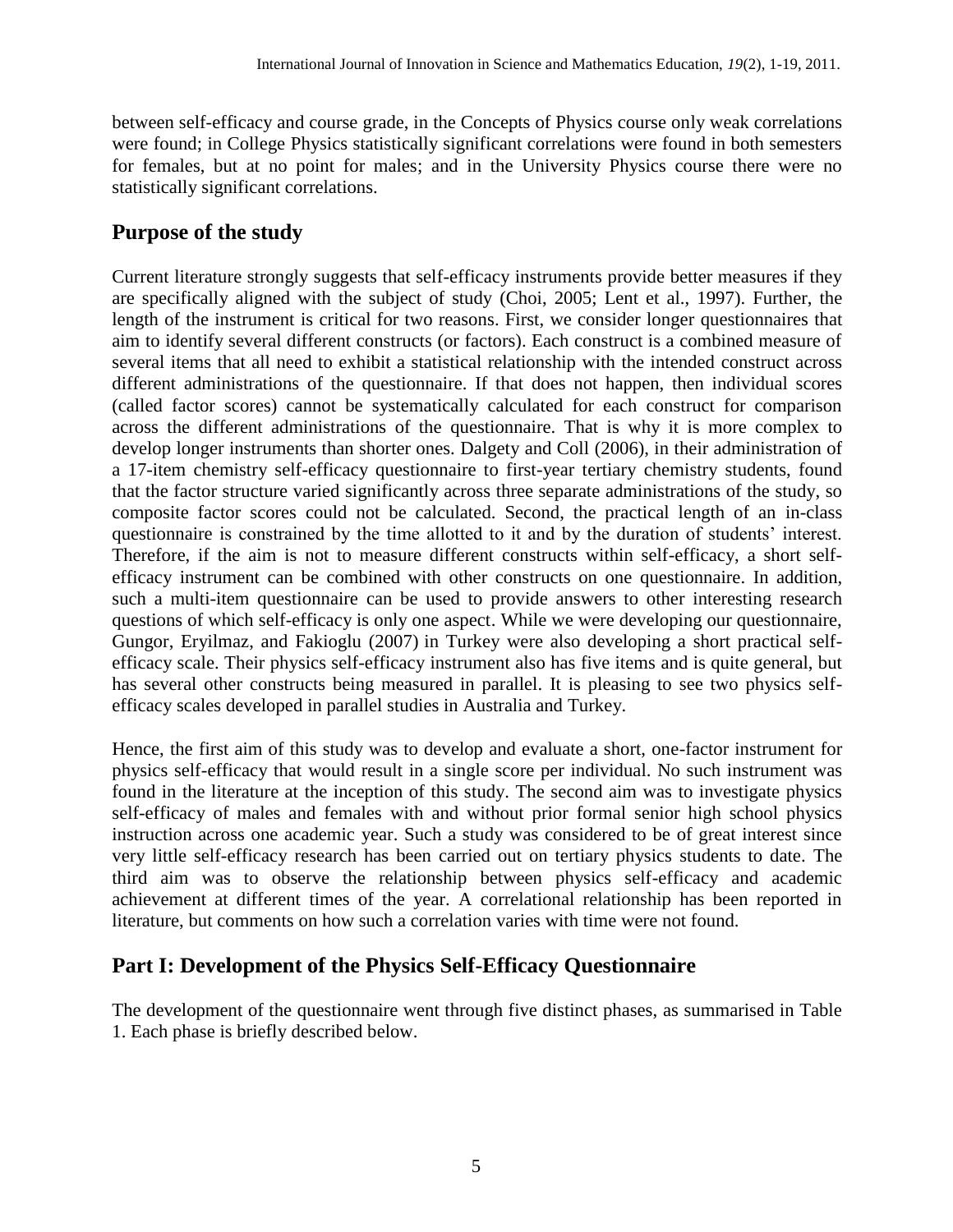## **Table 1: Overview of the development process of the Physics Self-Efficacy Questionnaire.**

| a. Selection of items                                                                            |  |  |  |  |  |  |  |  |
|--------------------------------------------------------------------------------------------------|--|--|--|--|--|--|--|--|
| Existing items and scales were surveyed.                                                         |  |  |  |  |  |  |  |  |
| Four items were chosen from Jerusalem and Schwarzer's (Schwarzer, 1993) General Self-            |  |  |  |  |  |  |  |  |
| Efficacy Scale and one item was written based on general perception of all items perused.        |  |  |  |  |  |  |  |  |
|                                                                                                  |  |  |  |  |  |  |  |  |
| b. Validation by experts                                                                         |  |  |  |  |  |  |  |  |
| Three physics education experts critiqued the chosen items.                                      |  |  |  |  |  |  |  |  |
| Minor changes were made upon their feedback.                                                     |  |  |  |  |  |  |  |  |
|                                                                                                  |  |  |  |  |  |  |  |  |
| c. Initial trial                                                                                 |  |  |  |  |  |  |  |  |
| The questionnaire was trialled with 111 first year physics students in June 2006.                |  |  |  |  |  |  |  |  |
| Principal components analysis was carried out to check the validity and reliability of the       |  |  |  |  |  |  |  |  |
| questionnaire.                                                                                   |  |  |  |  |  |  |  |  |
|                                                                                                  |  |  |  |  |  |  |  |  |
| d. Confirmatory trial                                                                            |  |  |  |  |  |  |  |  |
| The questionnaire was completed by 379 first year physics students in March 2007.                |  |  |  |  |  |  |  |  |
| A confirmatory factor analysis was carried out to check the validity and reliability of the      |  |  |  |  |  |  |  |  |
| questionnaire.                                                                                   |  |  |  |  |  |  |  |  |
|                                                                                                  |  |  |  |  |  |  |  |  |
| e. Invariance and stability                                                                      |  |  |  |  |  |  |  |  |
| The questionnaire was administered to different groups of first year physics students four times |  |  |  |  |  |  |  |  |

The questionnaire was administered to different groups of first year physics students four times throughout 2007.

Exploratory factor analysis provided a consistent factor structure.

## **a. Selection of items**

An extensive survey of self-efficacy scales was carried out [\(Dalgety & Coll, 2006;](#page-16-3) [Redish, Saul](#page-17-13)  [& Steinberg, 1998;](#page-17-13) [Schwarzer, Bassler, Kwiatek, Schroder & Zhang, 1997;](#page-17-14) [Tuan, Chin & Shieh,](#page-17-15)  [2005\)](#page-17-15). The chemistry self-efficacy scale by Dalgety and Coll [\(2006\)](#page-16-3) was given serious consideration since teaching and learning in chemistry and physics have many parallels. However, the scale was not utilised because it was particularly specific on individual aspects of the authors' first year chemistry course and, as stated earlier, the factor structure was inadequate. The Maryland Physics Expectations (MPEX) survey [\(Redish et al., 1998\)](#page-17-13) and the Colorado Learning Attitudes about Science Survey (CLASS) [\(Adams et al., 2006\)](#page-16-20) were also considered as they are specific to tertiary physics education. However, CLASS has been 'designed to measure student beliefs about physics and about learning physics' and the MPEX survey has been designed to study students' expectations, attitudes and beliefs towards learning physics. As these do not focus on self-efficacy, they were not used. The style in which the items on the chemistry self-efficacy scale, the MPEX survey, and CLASS are written and the content they cover influenced the development of the Physics Self-Eefficacy Questionnaire.

Both individual items and whole scales found in the literature were perused and critically evaluated to develop a broad base of possible items. Together with Bandura's definition and theories of self-efficacy [\(Bandura, 1994\)](#page-16-0), we developed a sound understanding of the construct of self-efficacy and how it is measured. Ultimately Jerusalem and Schwarzer's ten-item General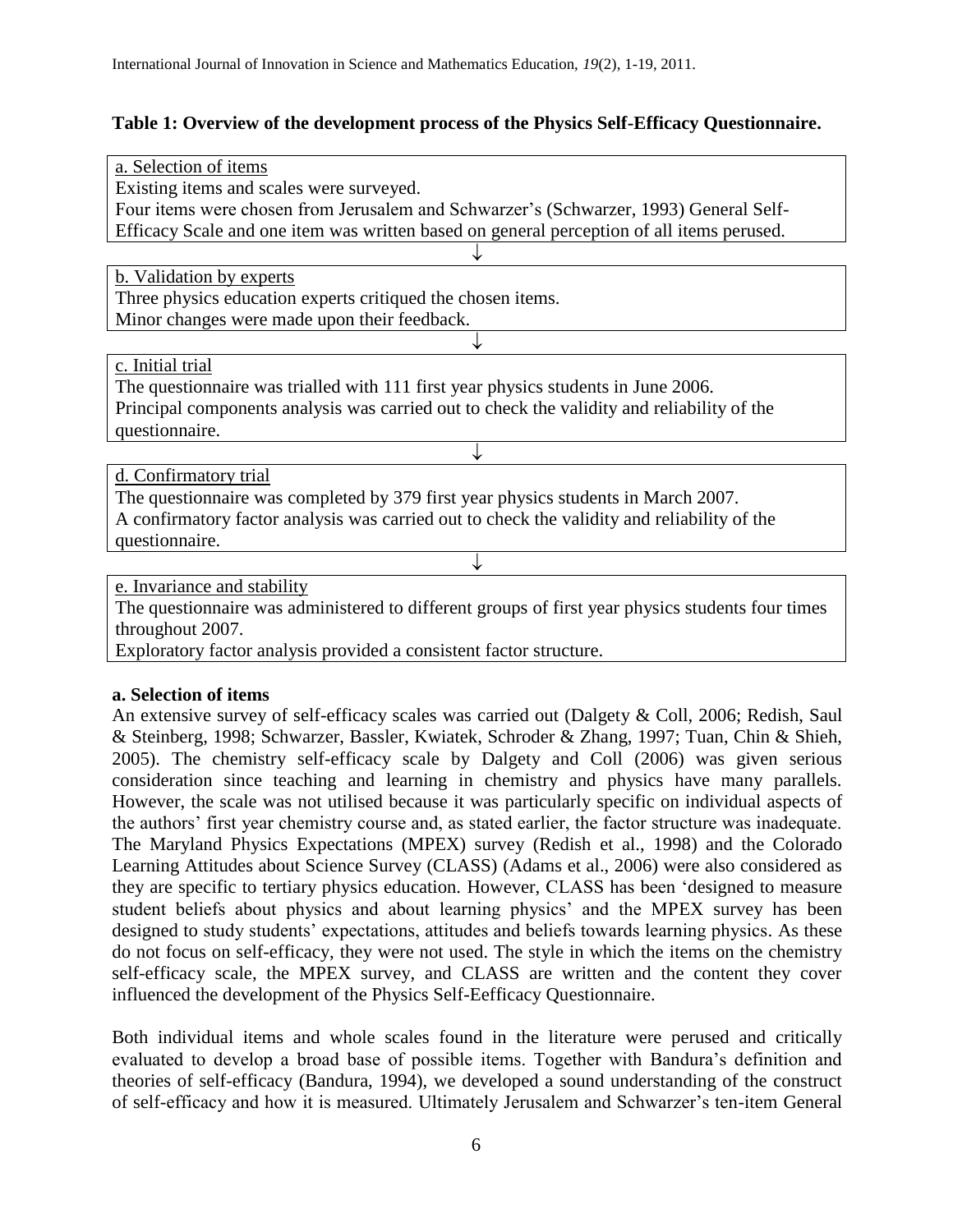Self-Efficacy Scale [\(Schwarzer, 1993\)](#page-17-12) was chosen to form the basis of the Physics Self-Efficacy Questionnaire, based on four reasons. First, this short scale is established and is translated into 30 different languages. Second, the items are appropriate to be made specific to our local teaching and learning context. The third reason for choosing the General Self-Efficacy Scale was that it has a focus on student agency, in that all of the items emphasise how students have the ability to act in ways that allow them to improve their performance. Lastly, the General Self-Efficacy Scale had consistently yielded satisfactory internal consistencies across several research projects as measured by Chronbach's alpha between 0.75 and 0.90 [\(Schwarzer et al., 1997\)](#page-17-14) as well as adequate factor loadings [\(Schwarzer, 1993\)](#page-17-12).

All of the items in the General Self-Efficacy Scale were scrutinised for adaptability and appropriateness of use in our specific situation and the local teaching and learning context. Four items were chosen: two were subjected to minor changes, and two underwent extensive changes where the items were made relevant to the local context, but still conserved their original intent. One example of an extensive change is as follows: item 7 in the General Self-Efficacy Scale was 'I can remain calm when facing difficulties because I can rely on my coping abilities', which was changed to 'I will remain calm in my physics exam because I know I will have the knowledge to solve the problems'. One additional item was designed, based on the understanding the authors had developed for the concept of self-efficacy (item 5 in Table I). For each item students were asked to indicate on a five-point Likert scale whether they strongly disagreed (1), disagreed (2), were neutral (3), agreed (4), or strongly agreed (5). With a total of five items, the draft questionnaire was short, as intended. As a factor requires at least four items with factor loadings greater than 0.6 [\(Field, 2000\)](#page-16-21), it was decided to present this version for validation by experts. If they considered the length an issue, more items would be considered.

# **b. Validation by experts**

Jerusalem and Schwarzer's [\(Schwarzer, 1993\)](#page-17-12) original questionnaire and the five proposed items were given to three experienced physics education experts, one of whom is also an expert in selfefficacy and related constructs. They were asked to comment on the validity of the items. The experts were satisfied with the items suggesting only minor changes, which were incorporated in the final version of the questionnaire (see Table 2).

# **Table 2: The Physics Self-Efficacy Questionnaire.**

|    | <i>Physics self-efficacy items</i>                                          |                   |  |  |
|----|-----------------------------------------------------------------------------|-------------------|--|--|
|    | I generally manage to solve difficult physics problems if I try hard enough | loadings<br>0.704 |  |  |
|    | I know I can stick to my aims and accomplish my goals in physics            | 0.821             |  |  |
| 3. | I will remain calm in my physics exam because I know I will have the        | 0.775             |  |  |
|    | knowledge to solve the problems                                             |                   |  |  |
|    | 4. I know I can pass the physics exam if I put in enough work during the    | 0.737             |  |  |
|    | semester                                                                    |                   |  |  |
|    | The motto 'If other people can, I can too' applies to me when it comes to   | 0.694             |  |  |
|    | physics                                                                     |                   |  |  |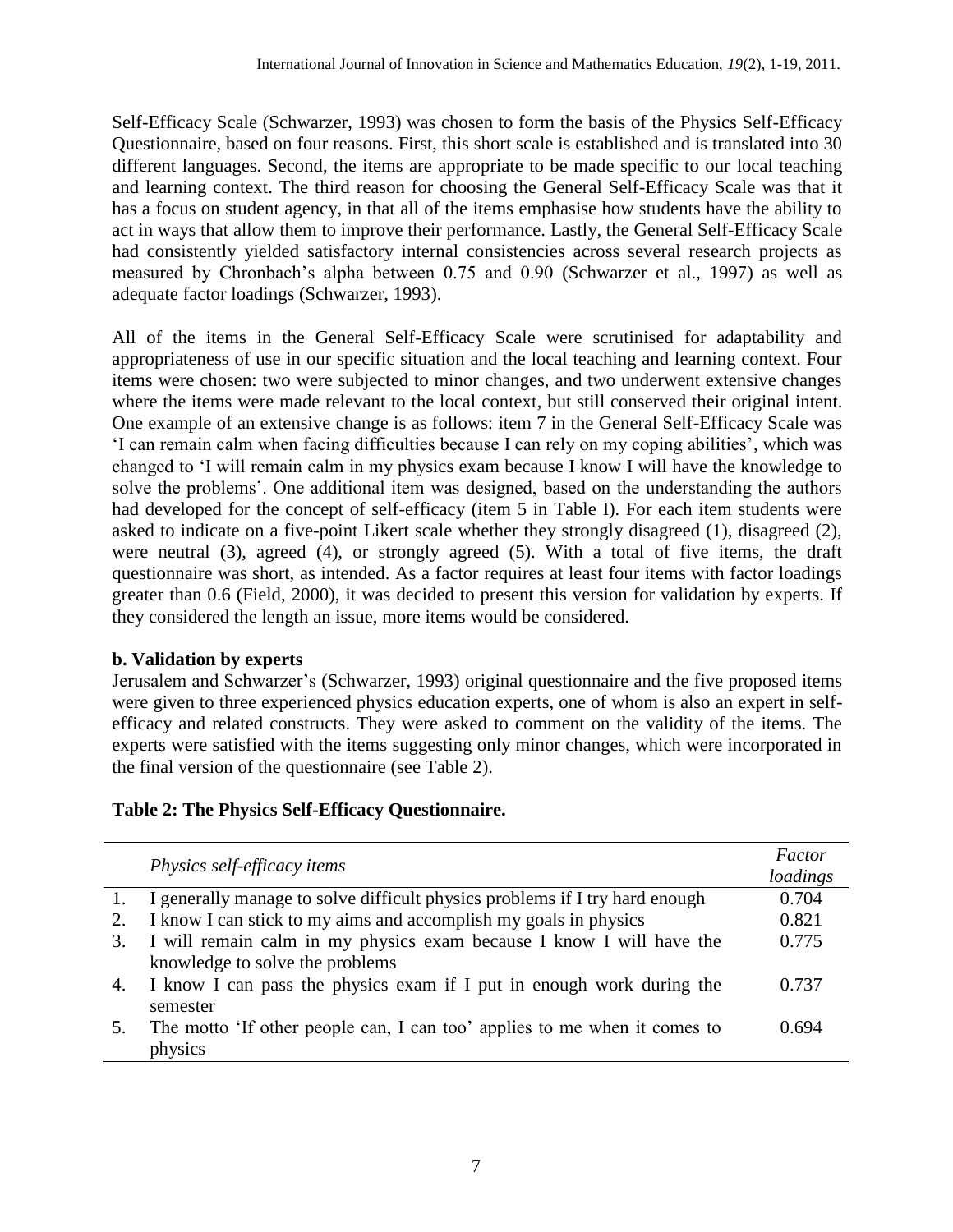#### **c. Initial trial**

The questionnaire was administered in-class to first year physics students at the end of the first semester in June, 2006. The authors introduced the voluntary questionnaire, emphasising that responses would not affect results. One hundred and eleven students completed the questionnaire. The first author, who handled the original data files, was not involved in student assessment. The data were analysed by principal components analysis (a type of exploratory factor analysis), using the Statistical Package for the Social Sciences (SPSS) version 15.0. With only five statements in the questionnaire, the sample size was satisfactory [\(Floyd & Widaman, 1995\)](#page-16-22), and analysis of the data found it suitable for exploratory factor analysis. The condition for factor extraction was based on a combination of Kaiser's criterion of eigenvalue > 1 and an investigation of the Scree plot, both of which clearly indicated one factor only. As there was only one factor, factor rotation did not apply. The five items had factor loadings in the range 0.694 to 0.821 (see Table 2), confirming the intended factor structure (at least four factor loadings over 0.6) [\(Field, 2000\)](#page-16-21). The factor explained 56% of the variance (values over 50% are acceptable according to Streiner [\(1994\)](#page-17-16)), and evidence for the reliability of the questionnaire was provided by a Cronbach's  $\alpha$  of 0.796.

#### **d. Confirmatory trial**

A factor structure needs to be confirmed by a confirmatory factor analysis on an independent data set. The questionnaire was therefore administered to a fresh first year physics cohort in March 2007. The same procedures were carried out as in the previous year. Three hundred and seventy nine students completed the questionnaire, a return rate of 81%. A confirmatory factor analysis (using Amos 7.0) provided evidence for the construct's validity (values in parentheses indicate requirements for validity);  $\chi^2 = 2.127$ ,  $p = 0.831$  ( $p > 0.05$ ). Main fit indices also showed a very good model fit [\(Kline, 2005\)](#page-16-23): RMSEA =  $0.000 \le 0.05$ ) with a 90% confidence interval of [0.000, 0.042]; RMR = 0.009 (< 0.05); GFI = 0.998 (> 0.95); NFI = 0.994 (> 0.95); and CFI =  $1.000 (> 0.95)$ .

#### **e. Invariance and stability**

Final checks on the questionnaire were for invariance and stability. A questionnaire is said to be invariant if the factor structure for data from different samples from the population is consistent. Furthermore, if the factor structure is consistent when the questionnaire is administered at different times, it is said to be stable. Males and females in two different classes were sampled four times in the year (more detail is provided in the next section). No anomalies in the factor structure were found between either gender or times of administration. As the questionnaire was robust the data used for the invariance and stability checks were further examined for trends in student self-reports of self-efficacy.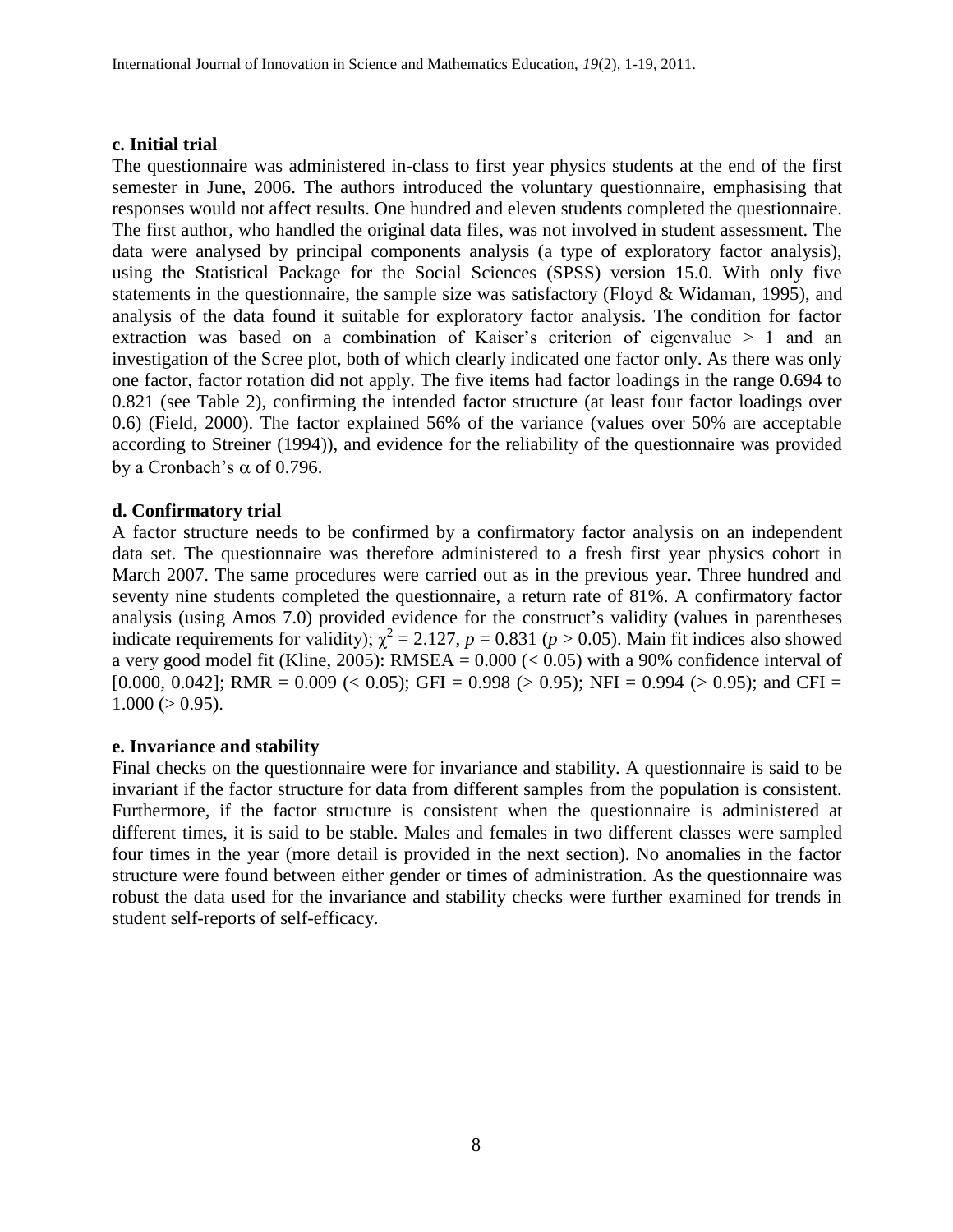# **Part II: Self-efficacy for females and males with and without senior high school physics instruction**

# **The Sample**

Two different first year physics classes at the University of Sydney were sampled in first semester, 2007. The Fundamentals (FND) and Regular (REG) classes are designed to cater for students' prior formal instruction in physics. The Fundamentals class  $(N = 234)$  is designed for students with no prior formal senior high school instruction in physics. It covers skills and methods while teaching mechanics and waves. The Regular class (*N* = 351) assumes two years of senior high school physics background and covers mechanics, waves, and thermal physics, where the first two topics are covered more deeply than in the Fundamentals class.

In second semester the students from the Fundamentals and Regular classes have a choice of either enrolling in classes based on their interest or not continuing with physics. Approximately equal numbers of Fundamentals and Regular students enrolled in the larger second semester class, called the Environmental class ( $N = 246$ ). Hence, the Environmental class was sampled in second semester 2007. The Environmental class focuses on aspects that are relevant to environmental and life sciences, covering properties of matter, electromagnetism, and modern physics, and has been specifically designed for this merging of students [\(Au & Sharma, 2007\)](#page-16-24). Note that in this paper students carry the labels of FND and REG for *the whole year*, even though they are merged in second semester. This is done because the labels reflect the students' high school physics background, which is a variable of interest in this study.

The structure and assessment of all the classes are similar. Each semester has 13 teaching weeks and one examination study week followed by two examination weeks. During each teaching week students attend three one-hour lectures, one one-hour tutorial, and one three-hour laboratory. The summative assessment is through assignments, collaborative laboratory work, and participation in collaborative tutorials, together with a final examination held during the examination weeks. Even though the structure and assessments are fairly standard, interactive practices are embedded into the curricula [\(Lindstrøm & Sharma, 2009\)](#page-17-17).

# **Data Collection**

The self-efficacy questionnaire was administered in weeks 3 and 13 of first semester and again in weeks 3 and 13 of second semester. For logistic reasons, the week 3 administrations were in lectures while those in week 13 were in tutorials. The self-efficacy items were the first five questions of a two-page questionnaire addressing various aspects of the classes (students' attitudes towards physics, achievement goal orientations in physics, and opinions of the tutorials offered). For each questionnaire the students were given a short (three-minute) talk by one researcher informing them of the purpose of the research and the privacy protocols. The return rates were (78-91)% for the students attending the lecture or tutorial, which corresponded to (53- 61)% for all enrolled students.

Informed consent was obtained from students, and data on year 12 course selections and gender were obtained from records. Only those students in the Fundamentals class *with known* nonphysics background and those in the Regular class *with known* physics background are included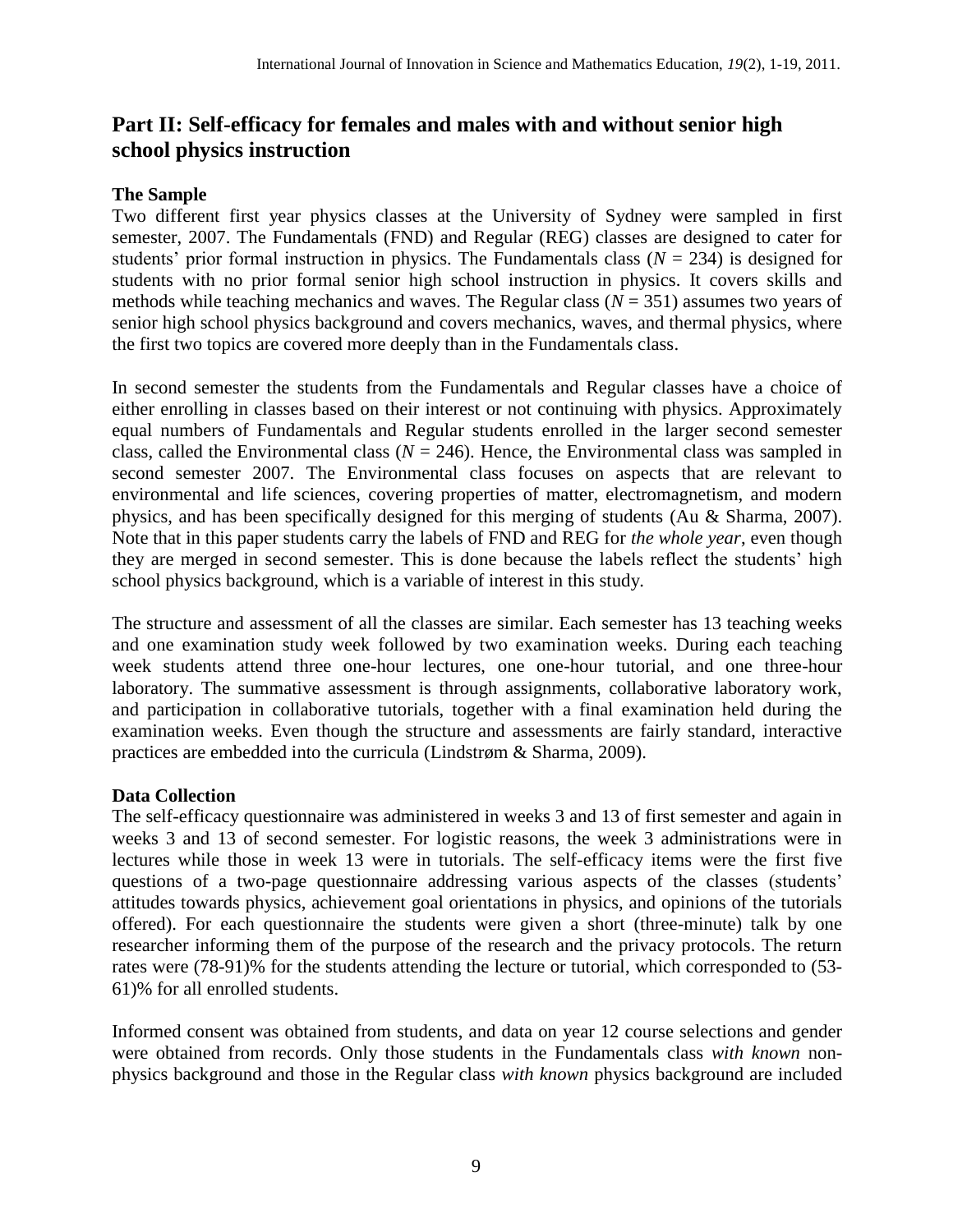in the ensuing analysis. These explain why the number of students in any analysis is smaller than the total number of students who completed the course requirements.

#### **Analysis and results**

To use the newly created questionnaire we decided to apply unit weighting to each item to produce factor scores for each individual student. In cases where questionnaires are administered and analysed beyond the original sample, this is indeed the recommended method [\(Gorsuch,](#page-16-25)  [1983\)](#page-16-25). In other words, students' responses to each item were coded as follows: strongly disagree was coded as 1, disagree as 2, neutral as 3, agree as 4, and strongly agree as 5. Each student's response was summed over all 5 items. Physics self-efficacy scores thus ranged between 5 (lowest) and 25 (highest).

To investigate whether students were interpreting the questionnaire in a similar manner across different administrations, we decided to look for correlations of self-efficacy scores between administrations. As none of the self-efficacy distributions was normal, Spearman's  $\rho$  (which is a non-parametric correlation analysis) was carried out. The statistic Spearman's  $\rho$  is interpreted in the same manner as Pearson's *r.*

There were large correlations between the pair of questionnaires (pre and post, not separating by class) administered in the first semester ( $\rho = 0.61$ ,  $N = 193$ ,  $p < 0.001$ ) and those in the second semester ( $\rho = 0.68$ ,  $N = 92$ ,  $p < 0.001$ ). The correlations between any two questionnaires administered in different semesters were smaller ( $\rho = 0.40$  to 0.51,  $N = 88$  to 108,  $p < 0.001$  for all). There was more internal consistency between two questionnaires from the same semester, as opposed to two questionnaires completed in different semesters, as expected.

Table 3 shows the means and standard deviations of the self-efficacy scores for females and males in each class at each administration. We see four interesting features. First, females consistently self-report lower self-efficacies than males; second, Fundamentals students report lower self-efficacies than Regular students in second semester, but not so in first semester; third, there is a marked pre-examination drop in self-efficacy in first semester, but not so in second semester; and fourth, upon entry the males in the Fundamentals class report the highest selfefficacy of any group at any administration. The first two of these findings were investigated by conducting four two-way between-groups ANOVAs (one for each time self-efficacy was measured), including both gender and prior formal instruction in physics. The last two findings were based on t-tests and perusing trends in Table 3.

*Females consistently self-report lower self-efficacies*. Looking at the impact of gender in the four two-way between-groups ANOVAs, three of the four analyses revealed a statistically significant main effect (the measurement early in second semester bordered significance). The effect sizes measured by  $\eta^2$  indicated a medium effect (according to Cohen [\(1988\)](#page-16-26), a small effect size is around 0.01, medium is 0.06 and large is 0.14). [F(1,277) = 17.396,  $p < 0.001$ ,  $\eta^2 = 0.059$ ;  $F(1,267) = 32.123, p < 0.001, \eta^2 = 0.107; F(1,118) = 3.219, p = 0.075, \eta^2 = 0.027; F(1,141) =$ 9.867,  $p = 0.002$ ,  $\eta^2 = 0.065$ ].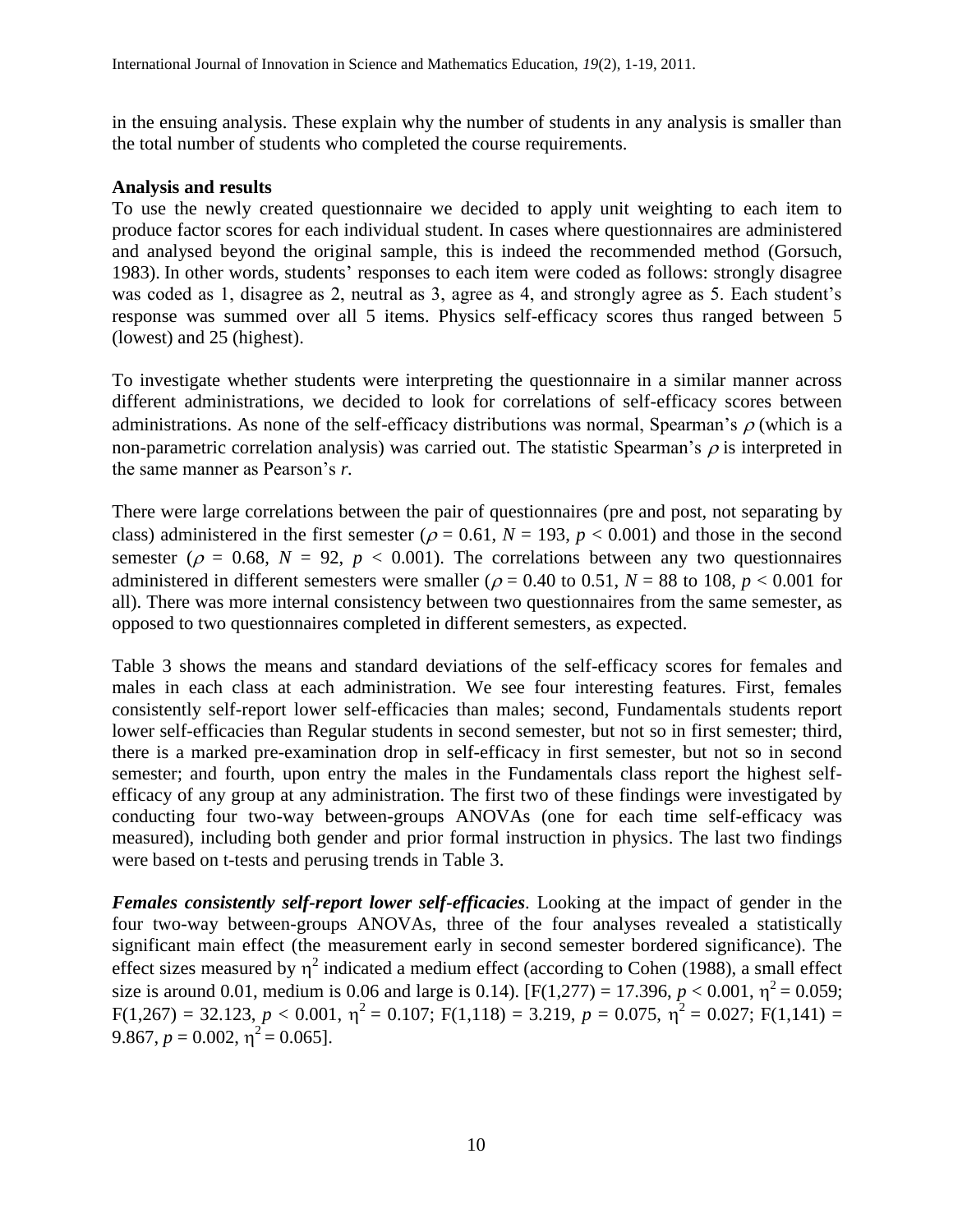**TABLE 3: The means and standard deviations (SD) of the self-efficacy scores for males and females in each class at each administration. Only students with no formal instruction in senior high school physics are included in the Fundamentals (FND) class, while only those with formal instruction in senior high school physics are included in the Regular (REG) class. The two classes were taught separately in first semester but merged into the Environmental class in second semester. The Fundamentals and Regular labels are retained to reflect students' senior high school physics experience.** 

|                |            |      |       |      | Early semester 1 End semester 1 Early semester 2 End semester 2 |                                                         |  |  |           |  |   |                             |  |
|----------------|------------|------|-------|------|-----------------------------------------------------------------|---------------------------------------------------------|--|--|-----------|--|---|-----------------------------|--|
| Gender Class N |            |      |       |      |                                                                 | Mean SD N Mean SD                                       |  |  | N Mean SD |  | N | Mean SD                     |  |
| Female FND     |            |      |       |      |                                                                 | 51 17.76 3.12 66 16.88 2.52 38 17.18 2.64 43 16.93 3.13 |  |  |           |  |   |                             |  |
|                | <b>REG</b> |      |       |      |                                                                 | 66 18.06 3.54 59 16.83 3.04 30 18.17 2.67 36 18.47 2.41 |  |  |           |  |   |                             |  |
| Male           | FND.       | 39   | 19.90 |      |                                                                 | 2.91 52 18.87 2.80 26 17.88 2.96 31 18.58 3.01          |  |  |           |  |   |                             |  |
|                | <b>REG</b> | -125 | 19.20 | 2.65 |                                                                 | 94 18.60 2.41                                           |  |  |           |  |   | 28 19.14 1.80 35 19.74 2.45 |  |

*Fundamentals students report lower self-efficacies than Regular students in second semester, but not so in first semester*. In the four two-way between-groups ANOVAs the main effect for prior formal instruction in physics did not reach statistical significance in first semester [F(1,277)  $= 0.262$ ,  $p = 0.609$ ;  $F(1,267) = 0.231$ ,  $p = 0.631$ ] when the students were separated in the Fundamentals and Regular classes, but it was statistically significant in second semester when all students were enrolled in the same class  $[F(1,118) = 5.750, p = 0.018, \eta^2 = 0.046; F(1,141) =$ 8.456,  $p = 0.004$ ,  $\eta^2 = 0.057$ . Medium effect sizes were observed for prior formal instruction in physics in second semester.

*There is a pre-examination drop in self-efficacy.* Paired-samples t-tests showed that the preexamination drops seen in first semester were all significant, except for that of Regular males. Note that the sample sizes were somewhat smaller than those in Table 3 since only those students who responded to *both* first semester questionnaires were included [FND females: mean (early) = 17.92, mean (end) = 17.18,  $N = 39$ ,  $t = 2.048$ ,  $p = 0.048$ ; FND males: mean (early) = 19.91, mean (end) = 18.64, N = 33, t = 2.469,  $p = 0.019$ ; REG females: mean (early) = 18.23, mean (end) = 16.63, N = 48, t = 4.418,  $p < 0.001$ ; REG males: mean (early) = 18.81, mean (end) = 18.74, N = 73,  $t = 0.242$ ,  $p = 0.809$ ]. In second semester there were no pre-examination drops, confirmed by t-tests, which revealed no statistically significant differences.

*Males in the Fundamentals class report very high self-efficacies*. When comparing all the mean self-efficacy values in Table 3, Fundamentals males at the very beginning of the year reported the highest values, while Regular males at the end of the year reported the second highest values.

Finally, the [interaction](x-msg:/--1478-??) effect between gender and prior formal instruction in physics did not reach statistical significance at any [time](x-msg:/--1478-??)  $[F(1,277) = 1.603, p = 0.207; F(1,267) = 0.112, p =$ 0.738;  $F(1,118) = 0.087$ ,  $p = 0.768$ ;  $F(1,141) = 0.167$ ,  $p = 0.684$ ].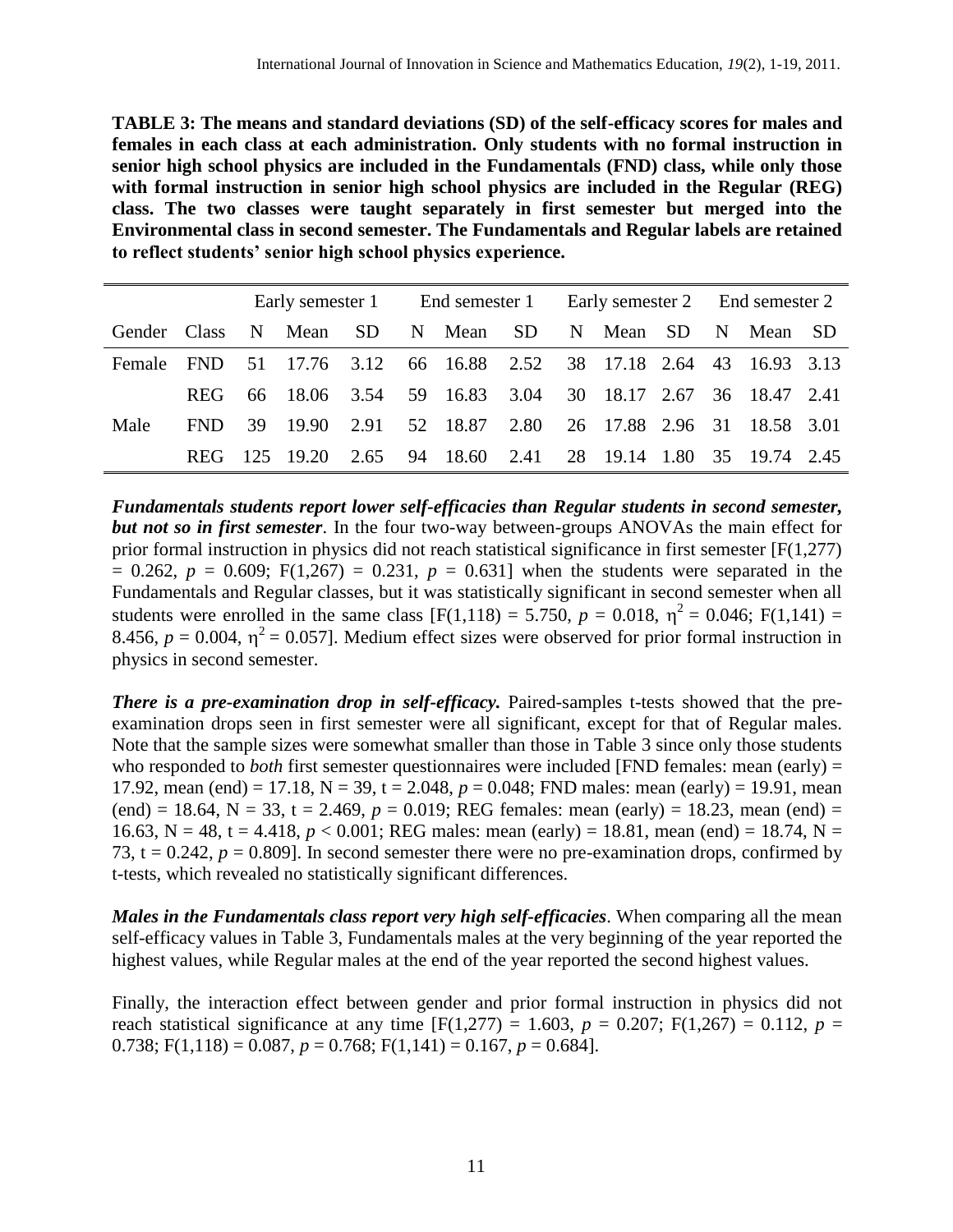*Exploring selection effects:* Two questions arise from the results shown above. Is it possible that female students with low self-efficacy in physics are leaving the courses *during* the semester? Is it possible that female students with low self-efficacy in physics are self-selecting out *after* the first semester? In-depth analyses demonstrate that this is not so. In both cases, the mean selfefficacies for females continuing are not statistically significantly higher than for those not continuing. The same applies to males.

# **Part III: Study of physics self-efficacy and academic achievement across one year**

## **Additional data collected**

A subset of the sample described in Part II was used in Part III. Academic achievement was measured using the end of semester examinations. Assignment and laboratory marks were not used because they are group work efforts, which do not reflect individual achievements. The examinations are three hours long with 12 questions. The first six questions (30 marks) are conceptual questions while the remaining six (60 marks) are more traditional questions requiring both calculations and interpretation of answers.

## **Checks on academic achievement and self-efficacy data**

Three checks were carried out on the data: correlations between the two academic achievement measures (the first and second semester examination scores), tests for statistical difference between examination scores for males and females, and correlations between self-efficacy and examination scores for various subgroups (separating by gender and prior formal instruction in physics).

The first and second semester examination scores were first checked for internal consistency using Pearson's correlation coefficient *r*, as the data were normal. There were large and statistically significant correlations between the examination scores (FND:  $r = 0.75$ ,  $N = 105$ ,  $p <$ 0.001; REG:  $r = 0.77$ ,  $N = 113$ ,  $p < 0.001$ ) demonstrating internal consistency.

Next we checked whether the gender difference in self-efficacy seen in Table 3 could be explained by gender difference in academic achievement. When we conducted t-tests, the only statistically significant difference between genders was for the Fundamentals students (males: mean = 46.9, *N* = 74, SD = 14.5; females: mean = 42.5, *N* = 92, SD = 14.1; *t* = 1.987, *p* = 0.049). Note, however, that this difference was not observed in second semester. Hence the gender difference in self-efficacy cannot simply be explained by different levels of knowledge, as measured by the examination results.

Lastly, we needed to see if our results confirm current understandings, as the literature generally suggests a robust correlation between self-efficacy and academic achievement. The effect of prior formal instruction in physics was expected to be the strongest in the correlations between self-efficacy and academic achievement in first semester. For the Fundamentals students, there was no correlation at any time during the first semester, neither when analysed for the whole class, nor when split by gender. The Regular class and the second semester correlations were more complicated and at the same time interesting. Consequently only those students who completed both semesters were studied as reported below.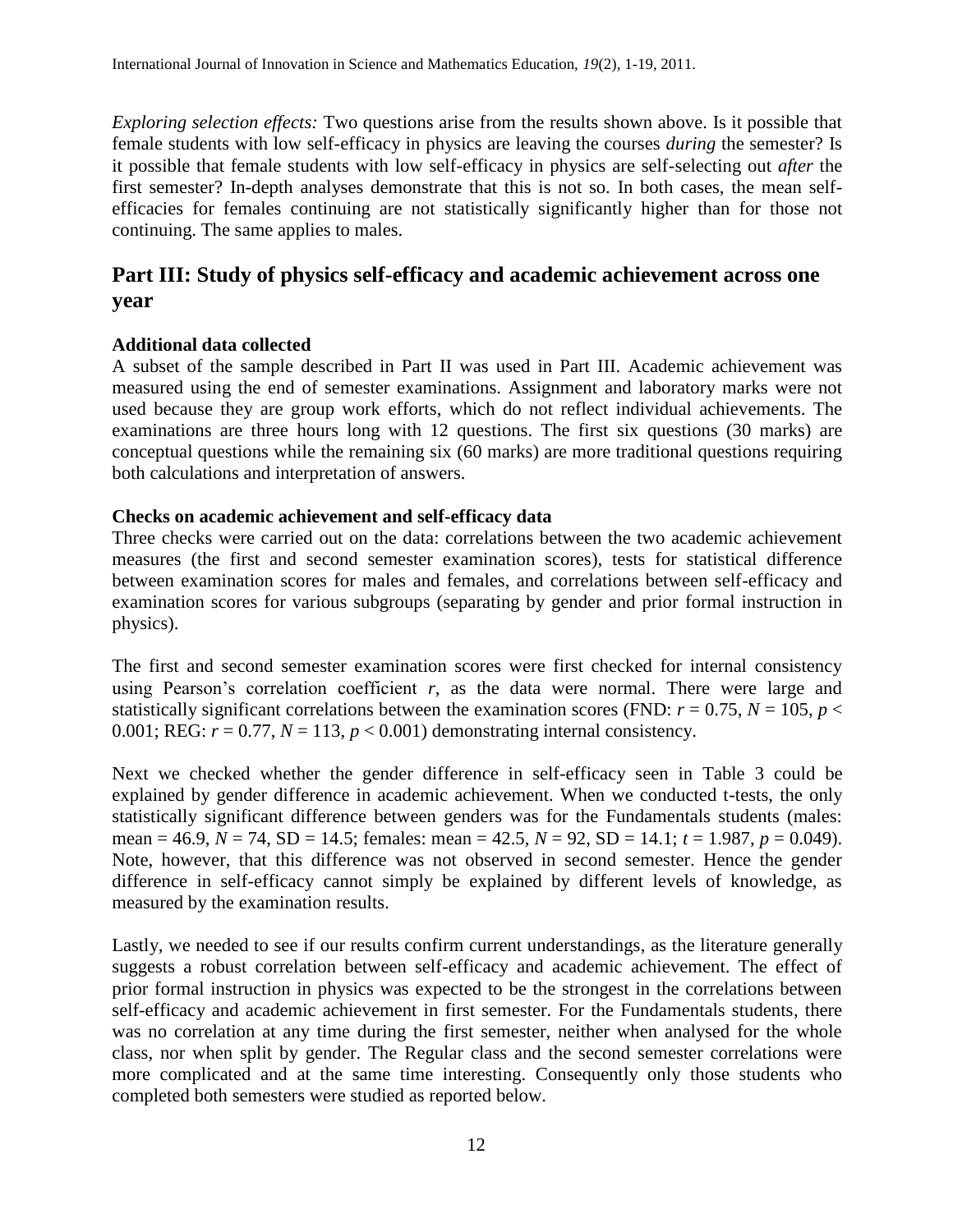#### **Results and analysis**

The group of students who sat either the Fundamentals or Regular examination in first semester *and* sat the Environmental examination in second semester were identified to allow us to track one particular group for the whole year. This is the sample for the study of self-efficacy and academic achievement. Note that the students did not need to have responded to all four questionnaires to be included in the analysis. The mean self-efficacy scores for males and females are presented in Figure 1. Note that the standard error of the mean is about  $\pm 0.5$  for all means. Since the trends mirror those in Table 3, the smaller samples are adequate for interpretation using correlations with examination scores. Two sets of correlations between selfefficacy and examination scores were conducted as described below.



**Figure 1: The mean self-efficacy scores for females and males who had completed both semesters. Each mean has a standard error of the mean of about ±0.5. A star indicates a statistically significant correlation between self-efficacy scores and first semester examination scores. A dagger indicates a statistically significant correlation between selfefficacy scores and second semester examination scores.**

*Correlations with first semester examination scores.* We calculated correlation coefficients for self-efficacy measures from the first three questionnaires with the first semester examination scores. Each point that showed a statistically significant correlation is marked by a star on the graph (Figure 1). Neither the Fundamentals males nor females showed any correlations, but there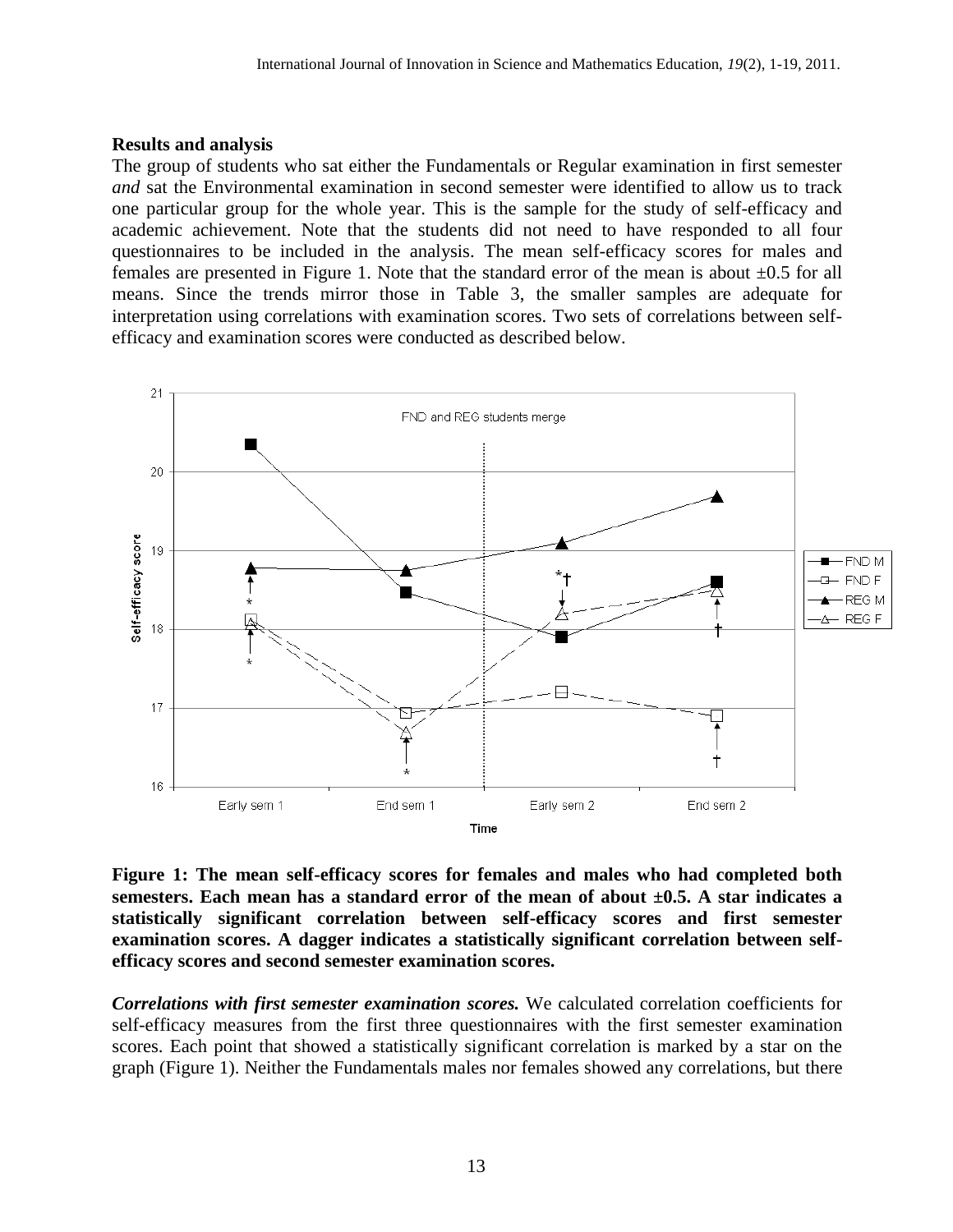was a significant correlation between self-efficacy and examination score among Regular females in all three cases, but only at the beginning of the year for Regular males.

*Correlations with second semester examination scores.* Early and end second semester selfefficacy scores were correlated with second semester examination scores. Each data set that showed a statistically significant correlation is marked by a dagger on the graph. In this case there was *one* occurrence of a correlation for the Fundamentals class, namely for females at the end of the semester. Correlations early in the second semester were only seen among the Regular females, while females from both classes showed correlations at the end of the semester.

In summary, Regular females consistently show correlations between self-efficacy and examination scores throughout the year. The Regular males, on the other hand, exhibit correlations only occasionally, whereas only one statistically significant correlation was seen in the Fundamentals class. A further check was carried out to see whether the same trends were found when analysing the data for only those students who responded to all four questionnaires and had sat the two examinations, emulating a longitudinal study. In this case the sample sizes for the various groups were:  $N(FND \text{ females}) = 16$ ,  $N(FND \text{ males}) = 10$ ,  $N(REG \text{ females}) = 17$ , and  $N(REG \, males) = 14$ . The same trends did indeed emerge, supporting the above findings.

# **Discussion**

The aims of this study were to develop and evaluate a Physics Self-Efficacy Questionnaire that was easy to use, and to analyse self-efficacy and academic achievement over a year of physics study. The data were analysed both with respect to gender and prior formal instruction in physics.

Four items on the Physics Self-Efficacy Questionnaire were adapted to a physics context from Jerusalem and Schwarzer's [\(Schwarzer, 1993\)](#page-17-12) General Self-Efficacy Scale, and one item was generated by the authors. Exploratory factor analysis was conducted on the first administration of the questionnaire in 2006, and a confirmatory factor analysis was conducted on the second administration in 2007, providing evidence for the questionnaire's construct validity.

In agreement with the literature [\(Cavallo et al., 2004\)](#page-16-7), it was found that females consistently reported lower self-efficacies than males (regardless of prior formal instruction in physics) even though their academic achievements were generally not statistically significantly different from males'. This supports the different 'metric' theory discussed by Pajares [\(2002\)](#page-17-3). The data also suggested that females experienced lower self-efficacies prior to the examination in first semester, but not in second semester, which is in agreement with the findings of Spielberger et al. [\(1983\)](#page-17-10) that test anxiety reduces as students experience more examinations. For males, the major result was that the Fundamentals students at the beginning of first semester exhibited the highest mean physics self-efficacy seen in this study. The finding possibly indicates the existence of a 'male overconfidence syndrome' in males before they have experienced any significant formal instruction in physics, which is the case in week 3 of first semester. This is not unknown in the literature [\(Cervone & Palmer, 1990\)](#page-16-12). Specifically studying this aspect is worthy of further investigation. No equivalent extreme self-efficacy score was observed for females.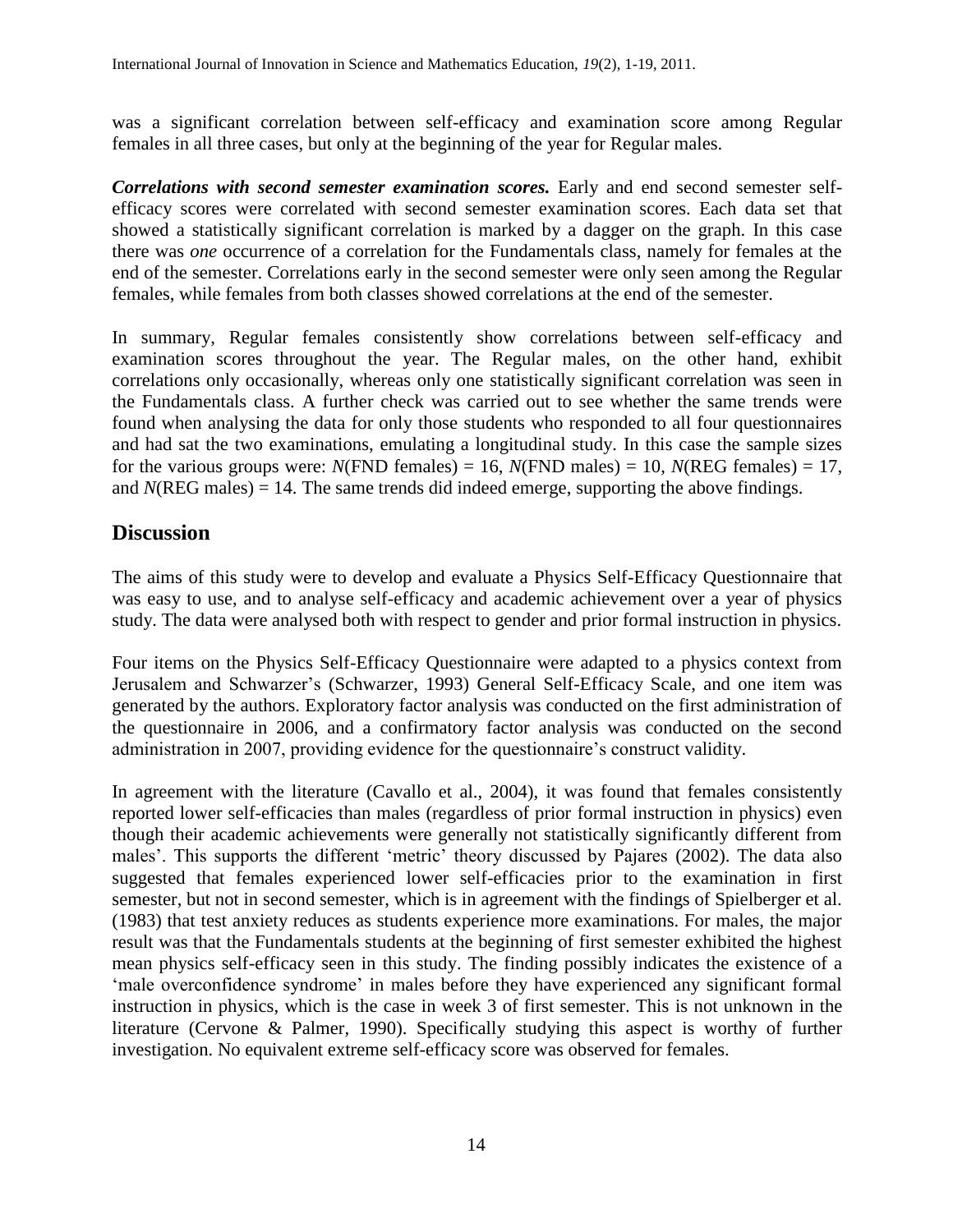Correlations between physics self-efficacy and students' academic achievements showed the greatest departure from the general literature, although there have been similar findings in tertiary physics [\(Shaw, 2004\)](#page-17-1). Students without senior high school physics exhibited no correlation between the two measures, with the exception of females by the end of second semester. Our findings suggest that although self-efficacy in novices should be tentative only and easily adjusted when receiving feedback [\(Cervone & Palmer, 1990\)](#page-16-12), this change in self-efficacy appears to be much slower than expected due to a surprisingly large resistance to change in the face of clear counter-evidence [\(Lepper et al., 1986\)](#page-17-7). While many of these students are novices in a formal physics classroom setting, all of our students have ideas about how the world works, and they all have some experiences that allow them to think about whether they are 'good' at science or not. These, in addition to the social persuasion of teachers and others, and the vicarious learning of peers, tend to inform self-efficacy in a very powerful way. This may or may not account for the surprisingly large resistance to change.

Drawing all these findings together, the results seem to suggest that when analysing by gender and senior high school physics instruction, both have similar effects on students' self-efficacy. However, no interaction effect between these two variables using a two-way ANOVA was detected. In terms of correlations between self-efficacy and academic achievement, females with prior formal physics instruction exhibit statistically significant correlations, but males (regardless of experience) for the most part do not. This may indicate that females are more receptive to feedback and adjust their self-efficacy accordingly. This idea is supported by the findings for the Fundamentals students in which the females change from performing substantially more poorly than the males in first semester, to being academically on par with the males in second semester. Seemingly, they responded to feedback and changed their self-efficacy. The improved relative performance in semester two also suggests that certain measures were taken with respect to study strategies and/or efforts. The intention of the Fundamentals class to get novices up to speed in one semester appears to have been successful, although it worked better for the women. If the findings of Zeldin et al. [\(Zeldin et al., 2008;](#page-18-0) [Zeldin & Pajares, 2000\)](#page-18-2) generalise to our study in that self-efficacy tends to be informed in males and females by different forms of feedback, this may be a possible explanation for the gender differences observed. Alternatively, it may be that males and females respond to the questionnaire via different 'metrics', as discussed by Pajares [\(2002\)](#page-17-3), or that the instrument somehow better addresses the self-efficacy of females than males. These speculations open up directions for further investigation, which can provide interesting insights. We found no other studies with which to compare these interpretations and speculations as there are only a few papers on resistance to change, none of which discuss gender differences. However, results using CLASS [\(Adams et al., 2006\)](#page-16-20) have found that the level of prior instruction affects students' personal beliefs about physics and about learning physics [\(Gray et al., 2008\)](#page-16-2). The CLASS data also suggest that 'while women are better at identifying what ideas physicists believe, they are less inclined to feel that these ideas are valid or relevant for their experiences' [\(Gray et al., 2008, p. 8\)](#page-16-2). Hence, the importance of considering prior formal instruction in physics and gender in tertiary physics has been recognised in parallel by other research groups.

Both a strength and a shortcoming of this study is the length of the questionnaire. A short questionnaire is more practical to implement and easier to analyse but does not provide detail on the different facets of self-efficacy. Targeted interviews on the items and various aspects like feedback would better substantiate speculative ideas presented in this paper. Further studies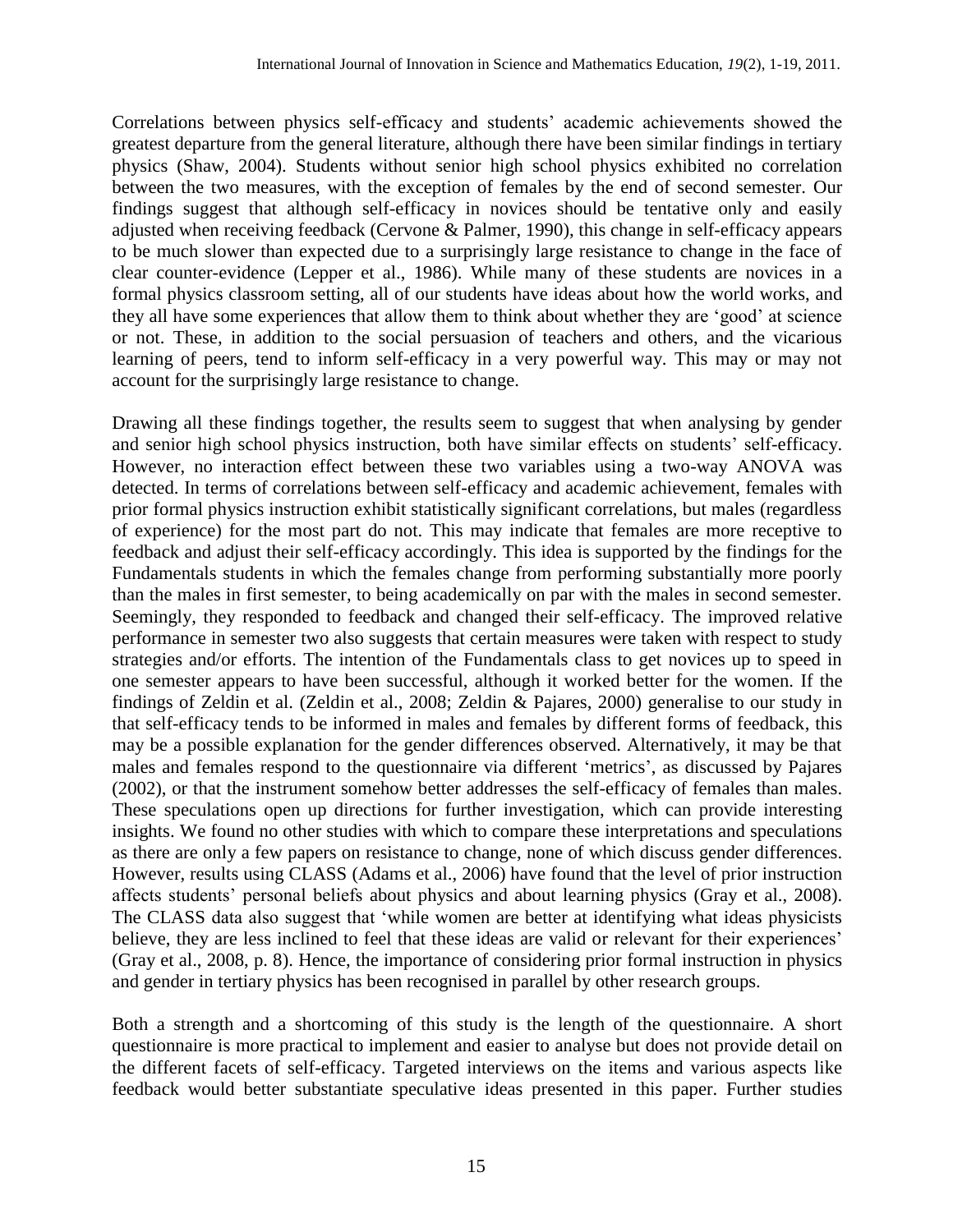could focus on larger sample sizes striving for higher response rates, and comparing self-efficacy across different groups of students and institutions. Finally, for logistic reasons the questionnaire was administered in week 3 measuring students' self-efficacy early, but not right at the beginning of the semester. Often when surveying students' incoming beliefs or motivations, timing is crucial and it would be interesting to study students' self-efficacy prior to any exposure to tertiary physics.

# **Implications for the teaching and learning context**

If our interpretations of the findings are correct, the implications for teaching and learning bring us into an educational minefield. The gender issue has been a long-standing hot topic with strong opinions in both camps. However, if we listen to the findings of this study, rather than the politics of the debate, we see two issues that need to be addressed.

First, the findings suggest that the type of feedback required by males and females is different. Since self-efficacy is a measure of a person's belief in his or her ability to perform a certain task, once a person has passed through several rounds of examinations and subsequent feedback, one would expect to observe a correlation between achievement and self-efficacy. We find that this is truer for females than for males. The first year students described in this paper experience many different types of feedback. There is group work in lectures, laboratories and tutorials (Sabella, [1999;](#page-17-18) [Sharma, Khachan, Chan & O'Byrne, 2005;](#page-17-19) [Sharma, Mendez & O'Byrne, 2005;](#page-17-20) [Sharma,](#page-17-21)  [Millar & Seth, 1999\)](#page-17-21) where feedback is via social persuasion, watching peers work, and collaborative problem solving. Such interactive learning has been found by some researchers to benefit the academic achievement of females more than males [\(Lorenzo, Crouch & Mazur,](#page-17-22)  [2006\)](#page-17-22), and is in agreement with Zeldin et al.'s finding that social persuasion and vicarious learning more strongly affects the self-efficacy of females than males [\(Zeldin et al., 2008;](#page-18-0) [Zeldin](#page-18-2)  [& Pajares, 2000\)](#page-18-2). We also provide feedback in terms of mastery experiences with a range of problem-solving tasks in assignments (and examinations). Our findings then suggest the question: are we providing feedback in a way that better addresses females, or are males just more resistant to change? This phenomenon is not understood well enough that we would suggest any changes in educational policy. However, it is worthy of further investigation, and educators may do their students a service by being aware and observant of any gender differences in their students' responses to varying forms of feedback.

Second, the already well documented observation that females report a lower self-efficacy than males when their achievements are comparable deserves some serious attention. *If* self-efficacy affects students' choice of further study in the same way for males and females, then we may need to reconsider how we address students when encouraging further physics studies. More research is needed to elaborate on this issue, and further research must explicitly separate males and females in their analyses.

# **Acknowledgements**

The authors would like to thank the Sydney University Physics Education Research Group for valuable discussions and comments on drafts of the paper, and the anonymous referees who provided extensive feedback, which helped to improve the paper.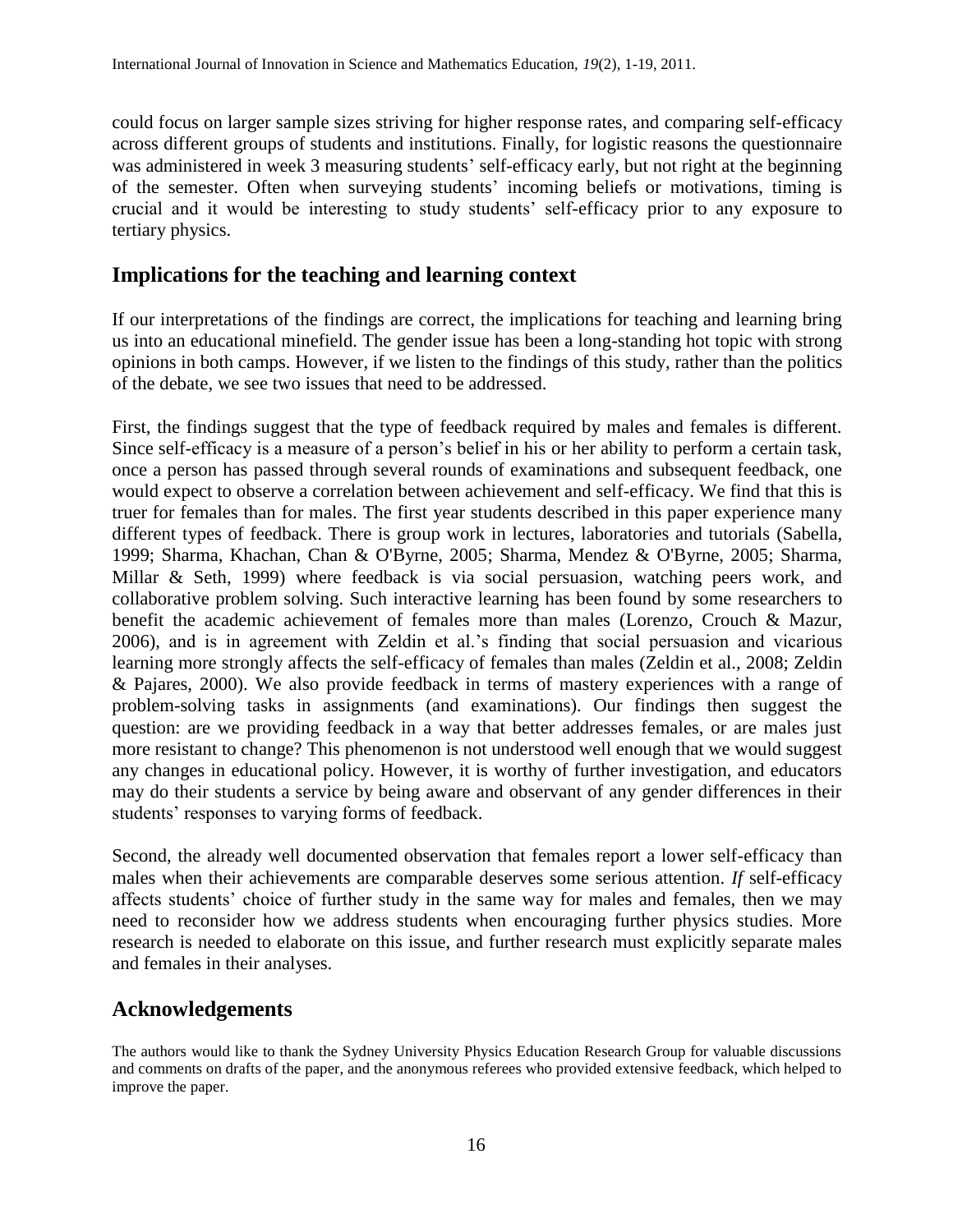#### **References**

- <span id="page-16-20"></span>Adams, W. K., Perkins, K. K., Podolefsky, N. S., Dubson, M., Finkelstein, N. D., & Wieman, C. E. (2006). New instrument for measuring student beliefs about physics and learning physics: The Colorado Learning Attitudes about Science Survey. *Physical Review Special Topics - Physics Education Research, 2*(010101), 1-14.
- <span id="page-16-19"></span>Anderman, E. M., & Young, A. J. (1994). Motivation and strategy use in science: Individual differences and classroom effects. *Journal of Research in Science Teaching, 31*(8), 811-831.
- <span id="page-16-16"></span>Andre, T., Whigham, M., Hendrickson, A., & Chambers, S. (1999). Competency beliefs, positive affect, and gender stereotypes of elementary students and their parents about science versus other school subjects. *Journal of Research in Science Teaching, 36*(6), 719-747.
- <span id="page-16-17"></span>Arch, E. C. (1987). Differential responses of remales and males to evaluative stress: Anxiety, self-esteem, efficacy, and willingness to participate. In R. Schwarzer, H. M. van der Ploeg & C. D. Spielberger (Eds.), *Advances in test anxiety research* (Vol. 5, pp. 97-106). Hillsdale, NJ: Erlbaum.
- <span id="page-16-24"></span>Au, T., & Sharma, M. D. (2007). Student performance in first-year physics: does high school matter?
- <span id="page-16-0"></span>Bandura, A. (1994). Self-Efficacy. In V. S. Ramachaudran (Ed.), *Encyclopedia of Human Behavior* (Vol. 4, pp. 71- 81). New York: Academic Press.
- <span id="page-16-10"></span>Bandura, A. (1997). *Self-efficacy: The exercise of control*. New York: Freeman.
- <span id="page-16-18"></span>Becker, J. B. (1989). Gender and science achievements: A reanalysis of studies from two meta-analyses. *Journal of Research in Science Teaching, 26*(2), 141-169.
- <span id="page-16-13"></span>Cantor, N., & Kilhstrom, J. F. (1987). *Personality and social intelligence*. Englewood Cliffs, NJ: Prentice-Hall.
- <span id="page-16-7"></span>Cavallo, A. M. L., Rozman, M., & Potter, W. H. (2004). Gender differences in learning constructs, shifts in learning constructs, and their relationship to course achievement in a structured inquiry, yearlong college physics course for life science majors. *School Science and Mathematics, 104*(6), 288-300.
- <span id="page-16-11"></span>Cervone, D. (2000). Thinking about self-efficacy. *Behavior Modification, 24*(1), 30-56.
- <span id="page-16-12"></span>Cervone, D., & Palmer, B. W. (1990). Anchoring biases and the perserverance of self-efficacy beliefs. *Cognitive therapy and research, 14*(4), 401-416.
- <span id="page-16-9"></span>Choi, N. (2005). Self-Efficacy and Self-Concept as Predictors of College Students' Academic Performance. *Psychology in the Schools, 42*(2), 197-205.
- <span id="page-16-26"></span>Cohen, J. (1988). *Statistical power analysis for the behavioural sciences*. New York: Erlbaum.
- <span id="page-16-3"></span>Dalgety, J., & Coll, R. K. (2006). Exploring First-Year Science Students' Chemistry Self-Efficacy. *International Journal of Science and Mathematics Education, 4*(1), 97-116.
- <span id="page-16-5"></span>Fencl, H., & Scheel, K. (2004). Pedagogical approaches, contextual variables, and the development of student selfefficacy in undergraduate physics courses. In J. Marx, S. Franklin & K. Cummings (Eds.), *2003 Physics Education Research Conference: AIP Conference Proceedings (720)* (pp. 173-176). Melville, NY: AIP.
- <span id="page-16-4"></span>Fencl, H., & Scheel, K. (2005). Engaging students. *Journal of College Science Teaching, 35*(1), 20-24.
- <span id="page-16-21"></span>Field, A. (2000). *Discovering Statistics Using SPSS for Windows*. London: Sage Publications Ltd.
- <span id="page-16-22"></span>Floyd, F. J., & Widaman, K. F. (1995). Factor Analysis in the Development and Refinement of Clinical Assessment Instruments. *Psychological Assessment, 7*(3), 286-299.
- <span id="page-16-1"></span>Gire, E., & Jones, B. (2009). Characterizing the epistemological development of physics majors. *Physical Review Special Topics - Physics Education Research, 5*(010103), 1-6.
- <span id="page-16-25"></span>Gorsuch, R. L. (1983). *Factor analysis*. Hillsdale, N.J.: Erlbaum Associates.
- <span id="page-16-2"></span>Gray, K. E., Adams, W. K., Wieman, C. E., & Perkins, K. K. (2008). Students know what physicists believe, but they don't agree: A study using the CLASS survey. *Physical Review Special Topics - Physics Education Research, 4*(020106), 1-10.
- <span id="page-16-6"></span>Gungor, A., Eryilmaz, A., & Fakioglu, T. (2007). The relationship of freshmen's physics achievement and their related affective characteristics. *Journal of Research in Science Teaching, 44*(8), 1036-1056.
- <span id="page-16-8"></span>Hackett, G. (1995). Self-efficacy in career choice and development. In A. Bandura (Ed.), *Self-efficacy in changing societies* (pp. 232-258). New York: Cambridge University Press.
- <span id="page-16-14"></span>Hembree, R. (1988). Correlates, Causes, Effects, and Treatment of Test Anxiety. *Review of Educational Research, 58*(1), 47-77.
- <span id="page-16-15"></span>Hembree, R. (1990). The Nature, Effects, and Relief of Mathematics Anxiety. *Journal for Research in Mathematics Education, 21*(1), 33-46.
- <span id="page-16-23"></span>Kline, R. B. (2005). *Principles and Practice of Structural Equation Modeling* (2nd ed.). New York: The Guilford press.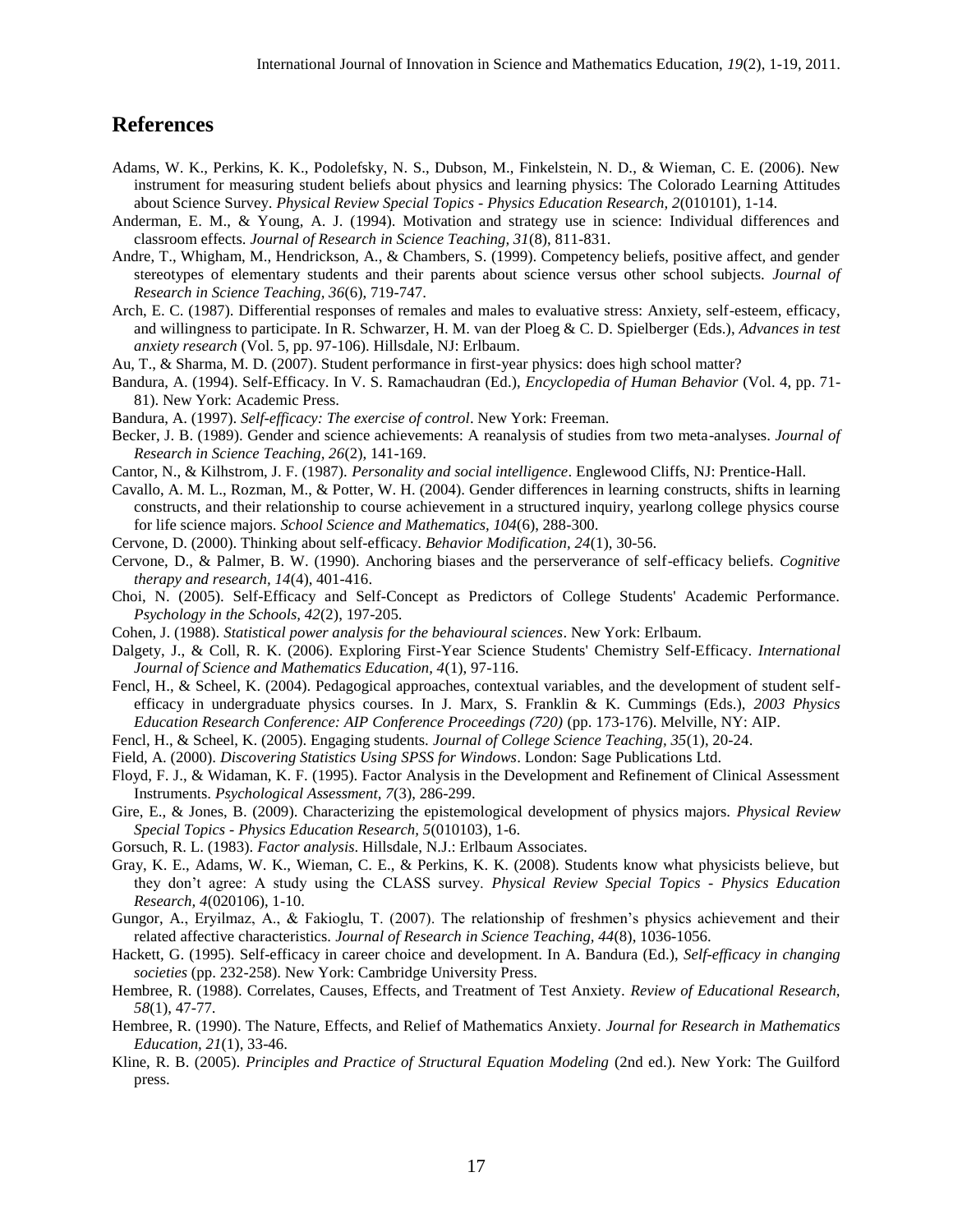- <span id="page-17-4"></span>Lent, R. W., Brown, S. D., & Gore, P. A. (1997). Discriminant and Predictive Validity of Academic Self-Concept, Academic Self-Efficacy, and Mathematics-Specific Self-Efficacy. *Journal of Counseling Psychology, 44*(3), 307-315.
- <span id="page-17-7"></span>Lepper, M. R., Ross, L., & Lau, R. R. (1986). Persistence of inaccurate beliefs about the self: Perseverance effects in the classroom. *Journal of Personality and Social Psychology, 50*, 482-491.
- <span id="page-17-17"></span>Lindstrøm, C., & Sharma, M. D. (2009). Link maps and map meetings: Scaffolding student learning. *Physical Review Special Topics - Physics Education Research, 5*(1), 010102.
- <span id="page-17-22"></span>Lorenzo, S., Crouch, C., & Mazur, E. (2006). Reducing the gender gap in the physics classroom. *American Journal of Physics, 74*(2), 118-122.
- <span id="page-17-5"></span>McInerney, D. M., & McInerney, V. (2002). *Educational Psychology: Constructing Learning* (3rd ed.). Frenchs Forest, NSW: Pearson Australia.
- <span id="page-17-0"></span>Otero, V. K., & Gray, K. E. (2008). Attitudinal gains across multiple universities using the Physics and Everyday Thinking curriculum. *Physical Review Special Topics - Physics Education Research, 4*(020104).
- <span id="page-17-3"></span>Pajares, F. (2002). Gender and perceived self-efficacy in self-regulated learning. *Theory into practice, 41*(2), 116- 125.
- <span id="page-17-6"></span>Palmer, D. (2006). Durability of Changes in Self-efficacy of Preservice Primary Teachers *International Journal of Science Education, 28*(6), 655-671.
- <span id="page-17-13"></span>Redish, E. F., Saul, J. M., & Steinberg, R. N. (1998). Student expectations in introductory physics. *American Journal of Physics, 66*(3), 212-224.
- <span id="page-17-9"></span>Ruthig, J. C., Perry, R. P., Hall, N. C., & Hladkyj, S. (2004). Optimism and Attributional Retraining: Longitudinal Effects on Academic Achievement, Test Anxiety, and Voluntary Course Withdrawal in College Students. *Journal of Applied Social Psychology, 34*(4), 709-730.
- <span id="page-17-18"></span>Sabella, M. S. (1999). *Using the context of physics problem solving to evaluate the coherence of student knowledge.* University of Maryland Physics Education Research Group, College Park, Maryland.
- <span id="page-17-2"></span>Sawtelle, V., Brewe, E., & Kramer, L. (in press). An exploratory qualitative study of the proximal goal setting of two introductory modeling instruction physics students *2009 Physics Education Research Conference: AIP Conference Proceedings*.
- <span id="page-17-12"></span>Schwarzer, R. (1993). Measurement of perceived self-efficacy. Psychometric scales for cross-cultural research. Berlin, Germany: Freie Universität Berlin.
- <span id="page-17-14"></span>Schwarzer, R., Bassler, J., Kwiatek, P., Schroder, K., & Zhang, J. X. (1997). The assessment of optimistic selfbeliefs: Comparison of the German, Spanish, and Chinese versions of the General Self-efficacy Scale. *Applied Psychology: An international review, 46*(1), 69-88.
- <span id="page-17-19"></span>Sharma, M. D., Khachan, J., Chan, B., & O'Byrne, J. W. (2005). An investigation of the effectiveness of electronic classroom communication systems in large lecture classes. *Australasian Journal of Educational Technology, 21*(2), 137-154.
- <span id="page-17-20"></span>Sharma, M. D., Mendez, A., & O'Byrne, J. W. (2005). The relationship between attendance in student-centred physics tutorials and performance in university examinations. *International Journal of Science Education, 27*(11), 1375-1389.
- <span id="page-17-21"></span>Sharma, M. D., Millar, R., & Seth, S. (1999). Workshop tutorials: accommodating studentcentred learning in large first year university physics courses. *International Journal of Science Education, 21*(8), 839-853.
- <span id="page-17-1"></span>Shaw, K. A. (2004). The development of a physics self-efficacy instrument for use in the introductory classroom. In J. Marx, S. Franklin & K. Cummings (Eds.), *2003 Physics Education Research Conference: AIP conference proceedings (720)* (pp. 137-140). Melville, NY: AIP.
- <span id="page-17-10"></span>Speilberger, C. D., Gorsuch, R. L., Lushene, R., Vagg, P. R., & Jacobs, G. A. (1983). *Manual for the State-Trait anxiety inventory STAI (Form)*. Palo Alto: Consulting Psychology Press.
- <span id="page-17-16"></span>Streiner, D. L. (1994). Figuring out factors: The use and misuse of factor analysis. *Canadian Journal of Psychiatry, 39*, 135-140.
- <span id="page-17-15"></span>Tuan, H.-L., Chin, C.-C., & Shieh, S.-H. (2005). The development of a questionnaire to measure students' motivation towards science learning. *International Journal of Science Education, 27*(6), 639-654.
- <span id="page-17-8"></span>Tversky, A., & Kahneman, D. (1974). Judgement under uncertainty: Heuristics and Biases. *Science, 185*(4157), 1124-1131.
- <span id="page-17-11"></span>Wigfield, A., Eccles, J. S., & Pintrich, P. R. (1996). Development between the ages of 11 and 25. In D. C. Berliner & R. C. Calfee (Eds.), *Handbook of Educational Psychology* (pp. 148-185). New York: Simon & Schuster Macmillan.